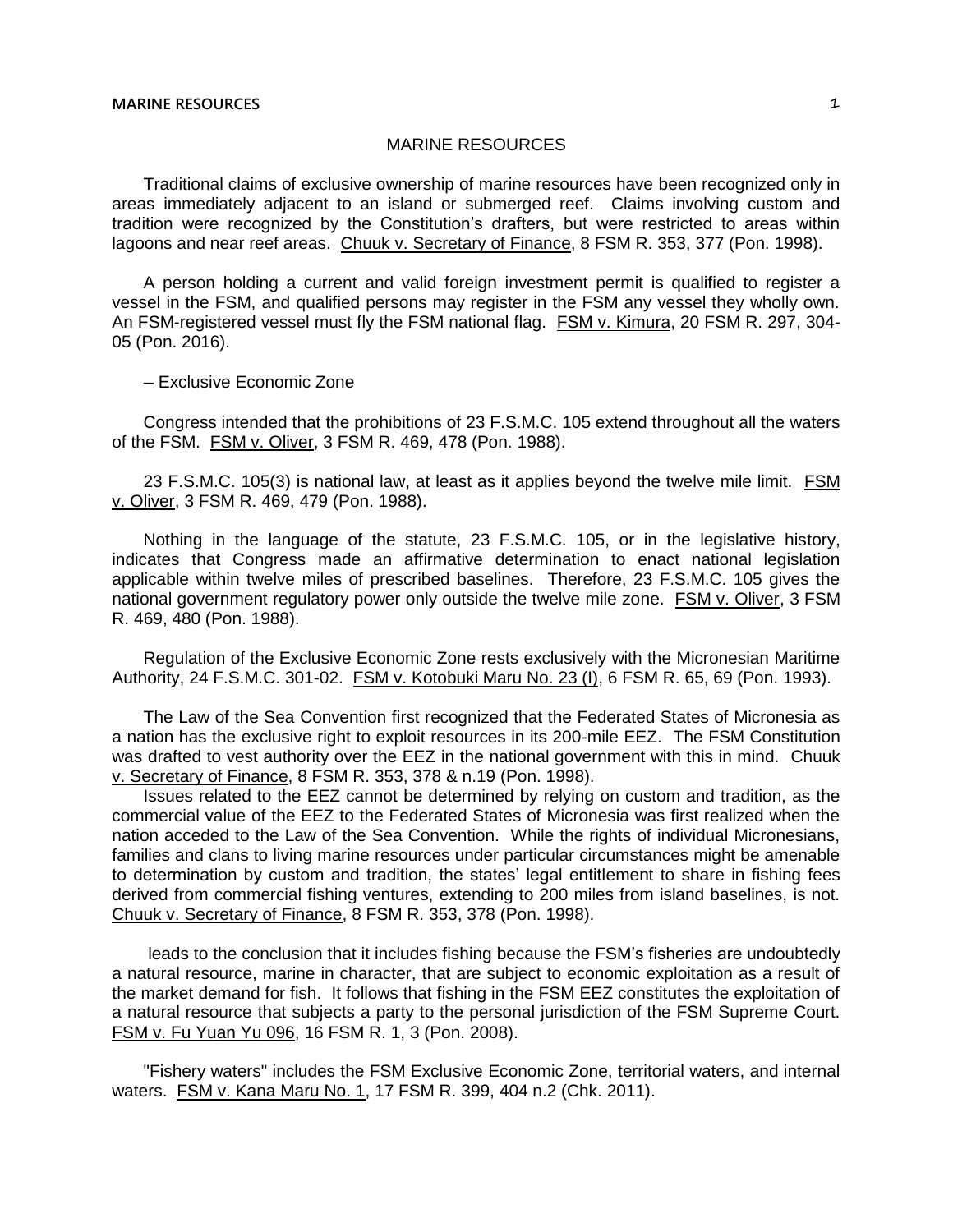Where he has reasonable cause to believe that an offense against the provisions of Title 24 or any regulations made thereunder has been committed, any authorized officer may, with or without a warrant or other process, stop, board and search inside the fishery waters, or outside after hot pursuit, any fishing vessel which he believes has been used in the commission of that offense and he may, within the fishery waters, arrest any person if he has reasonable cause to believe that such person has committed a Title 24 offense and seize any fishing vessel involved, its fishing gear, furniture, appurtenances, stores, cargo, and fish, and seize any fish which he reasonably believes to have been taken in violation of Title 24. FSM v. Kimura, 19 FSM R. 630, 633-34 (Pon. 2015).

The territorial sea is the waters within 12 nautical miles seaward of FSM island baselines, and the exclusive economic zone is the water seaward of the territorial sea outward to 200 nautical miles from the island baselines. FSM v. Kimura, 20 FSM R. 297, 302 (Pon. 2016).

When an information charges, in different counts, contamination of both the FSM territorial waters and its Exclusive Economic Zone, the FSM must prove not only that the contamination occurred but also where it occurred since it is unlikely that the contamination took place when the vessel was at a location where trash thrown overboard could contaminate both the territorial sea and the EEZ. FSM v. Kimura, 20 FSM R. 297, 302 (Pon. 2016).

Only those fisheries management agreements that require the FSM to enforce, on a reciprocal basis, the fisheries laws of foreign countries against persons who have violated the fisheries law of that foreign country, must, under 24 F.S.M.C. 120(2), implemented by National Oceanic Resource Management Authority regulation. FSM v. Kimura, 20 FSM R. 297, 304 (Pon. 2016).

A fisheries management agreement is any agreement, arrangement, or treaty in force to which the FSM is a party, not including any access agreement, which has as its primary purpose cooperation in or coordination of fisheries management measures in all or part of the region. Such an agreement, by its nature, would not be self-executing. FSM v. Kimura, 20 FSM R. 297, 304 (Pon. 2016).

FSM citizens and FSM-flagged fishing vessels are required, on the high seas or in an area designated by a fisheries management agreement, to comply with any applicable law or agreement. FSM v. Kimura, 20 FSM R. 297, 304 (Pon. 2016).

─ EEZ ─ Regulation of

While the FSM and Pohnpei foreign fishing statutes pose no specific requirements as grounds for the search of a fishing vessel, the power to seize is carefully conditioned upon illegal use of the vessel. Ishizawa v. Pohnpei, 2 FSM R. 67, 75 (Pon. 1985).

Any attempt to grant statutory authority to permit seizure of a fishing vessel upon a lesser standard than probable cause would raise serious questions of compatibility with article IV, sections 3 and 4 of the Constitution. Such an interpretation should be avoided unless clearly mandated by statute. Ishizawa v. Pohnpei, 2 FSM R. 67, 77 (Pon. 1985).

Seizure under the FSM and Pohnpei foreign fishing statutes must be based upon probable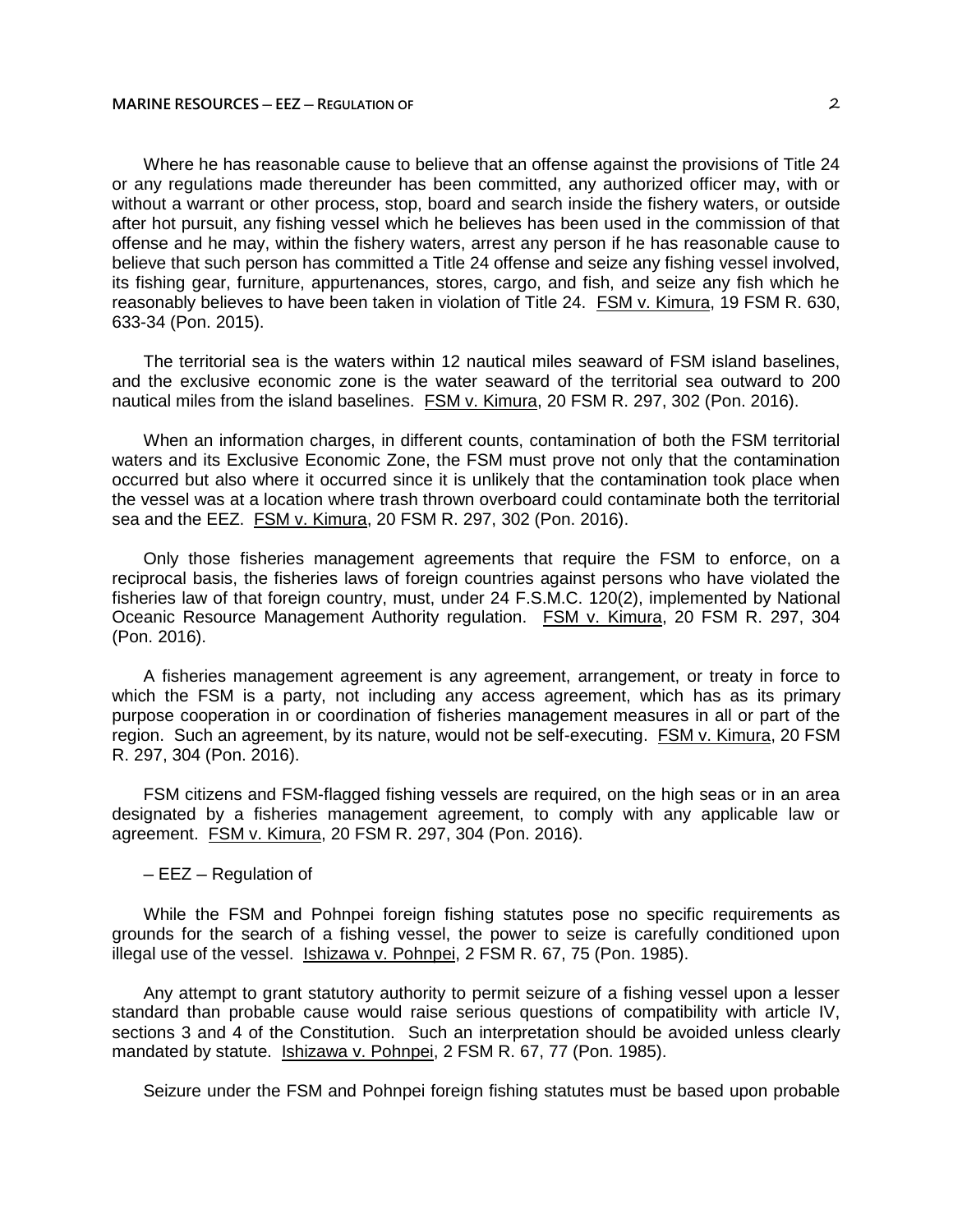cause, that is, grounds to believe it is more likely than not that a violation of the act has occurred and that the vessel was used in that violation. Ishizawa v. Pohnpei, 2 FSM R. 67, 77 (Pon. 1985).

Negotiations between the FSM National Government and a U.S. owned fishing vessel reflect the new role of the national government and the methods by which the people of the Federated States of Micronesia govern their relations with other members of the community of nations. In this context, it is entirely appropriate to draw on principles of common law for guidance. FSM v. Ocean Pearl, 3 FSM R. 87, 91 (Pon. 1987).

As defined in 24 F.S.M.C. 102(22) "fishing" includes refueling or supplying fishing vessels. FSM v. Skico, Ltd., 8 FSM R. 40, 41 (Chk. 1997).

A company that stores its fuel cargo in a tanker, stations a cargo supervisor aboard the tanker, and sends messages that tell the tanker where to go to sell the company's fuel to fishing vessels needing refueling is an operator of the tanker within the meaning of Title 24. FSM v. Skico, Ltd., 8 FSM R. 40, 42-43 (Chk. 1997).

Section 404 of Title 24 sets forth certain minimum terms that all foreign fishing agreements must contain. FSM v. Ting Hong Oceanic Enterprises, 8 FSM R. 79, 84 (Pon. 1997).

Section 404 of Title 24 sets forth certain minimum terms that all foreign fishing agreements must contain. FSM v. Ting Hong Oceanic Enterprises, 8 FSM R. 166, 172 (Pon. 1997).

MMA cannot contract to insulate a foreign fishing agreement signatory from criminal liability because to do so would violate 24 F.S.M.C. 404. FSM v. Ting Hong Oceanic Enterprises, 8 FSM R. 166, 181 (Pon. 1997).

Article I, section 1 of the Constitution defines the FSM's national boundaries, and section 2 defines the states' boundaries in the event marine resources revenues should accrue to the state wherein the resources are found, but the Constitution's framers did not intend to confer ownership of marine resources, or revenues derived from such resources, when they defined the state boundaries. Offshore marine resources, and the division between national and state power with respect to these resources, are addressed in other articles of the Constitution. Chuuk v. Secretary of Finance, 8 FSM R. 353, 367-68 (Pon. 1998).

Article IX, section 2(m) of the FSM Constitution expressly grants to the FSM Congress the power to regulate the ownership, exploration, and exploitation of natural resources beyond 12 miles from island baselines. Chuuk v. Secretary of Finance, 8 FSM R. 353, 368 (Pon. 1998).

The express grant of power to the national government to regulate the ownership, exploration, and exploitation of natural resources, implicitly includes the power of the national government to collect revenues that are generated as a result. Thus, the national government has the authority to enact legislation related to offshore marine resources, including legislation related to collection and distribution of revenues derived therefrom. Chuuk v. Secretary of Finance, 8 FSM R. 353, 371 (Pon. 1998).

To empower the national government to regulate ownership and exploitation of fishery resources within the EEZ, without the power to collect and distribute revenues derived from these regulatory functions, would violate the intention of the Constitution's framers and unduly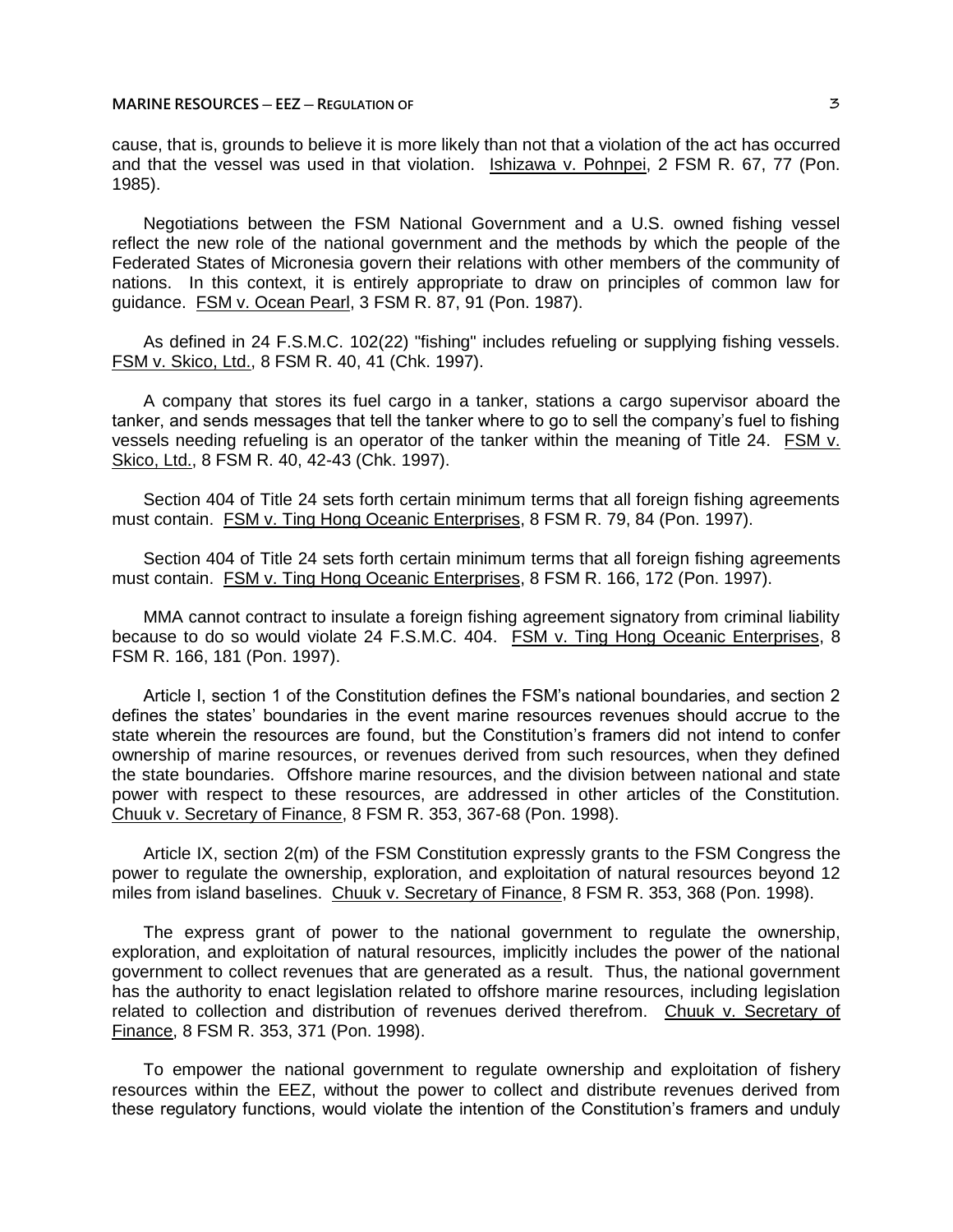## **MARINE RESOURCES ─ EEZ ─ REGULATION OF** 4

limit the national government in the exercise of its exclusive power over natural resources in the area beyond 12 miles from the island baselines. Chuuk v. Secretary of Finance, 8 FSM R. 353, 371 (Pon. 1998).

Since the national government has the express authority to regulate the ownership, exploration, and exploitation of fishery resources in the EEZ, the power to promulgate legislation which generates revenue from the regulation of these resources and provides for collection and distribution of such revenue, is incidental to or implied in the express grant. Chuuk v. Secretary of Finance, 8 FSM R. 353, 371 (Pon. 1998).

The Constitution's framers intended to vest complete control of the EEZ in the national government, and the expressed intent of legislation passed by the Interim Congress which terminated the practice of distributing fishing fees from the EEZ to the districts, or states, was to bring certain provisions of the Fishery Zone legislation into conformity with the provisions of the FSM Constitution and the powers granted to the national government under the Constitution. Chuuk v. Secretary of Finance, 8 FSM R. 353, 371-74 (Pon. 1998).

That the states currently are dissatisfied with the national government's power over the fishing fees does not change the constitutional division of powers that each of the states agreed to when it ratified the FSM Constitution and entered the Federated States of Micronesia. The states clearly delegated all power over offshore fishing resources beyond 12 miles from their baselines to the national government in the Constitution. Thus, the FSM has the power to collect and distribute the fishing fees under article IX, section 2(m). Chuuk v. Secretary of Finance, 8 FSM R. 353, 374 (Pon. 1998).

The national government's authority to collect and distribute the fishing fees derived from the FSM EEZ is indisputably of a national character and beyond the ability of a single state to control because of the numerous national powers which the national government is required to exercise in order to effectively regulate and control the FSM EEZ and because the individual states are incapable of regulating and controlling the EEZ. Chuuk v. Secretary of Finance, 8 FSM R. 353, 374-75 (Pon. 1998).

Management and control of the FSM's fishing resources in its EEZ requires the national government to exercise its exclusive treaty powers under article IX, section 2(b) of the FSM Constitution. The FSM national government has specific international rights, and has undertaken specific international obligations, with respect to its EEZ under certain treaties. Chuuk v. Secretary of Finance, 8 FSM R. 353, 375 (Pon. 1998).

Negotiating fishery agreements with foreign governments and foreign companies necessarily involves foreign affairs, another exclusive national power. Chuuk v. Secretary of Finance, 8 FSM R. 353, 375 (Pon. 1998).

The process of determining the appropriate level of the fishing fees, the best method to collect the fishing fees, and ultimately how to distribute the fishing fees, is indisputably of a national character. Thus the national government, not the states, has the power to collect and distribute the fishing fees. Chuuk v. Secretary of Finance, 8 FSM R. 353, 375 (Pon. 1998).

That Congress has legislated sharing revenues from fines and forfeitures with the states and that each of the states has a delegate on the Board of the MMA is not an admission or indication that the states are the owners of the underlying resources. Chuuk v. Secretary of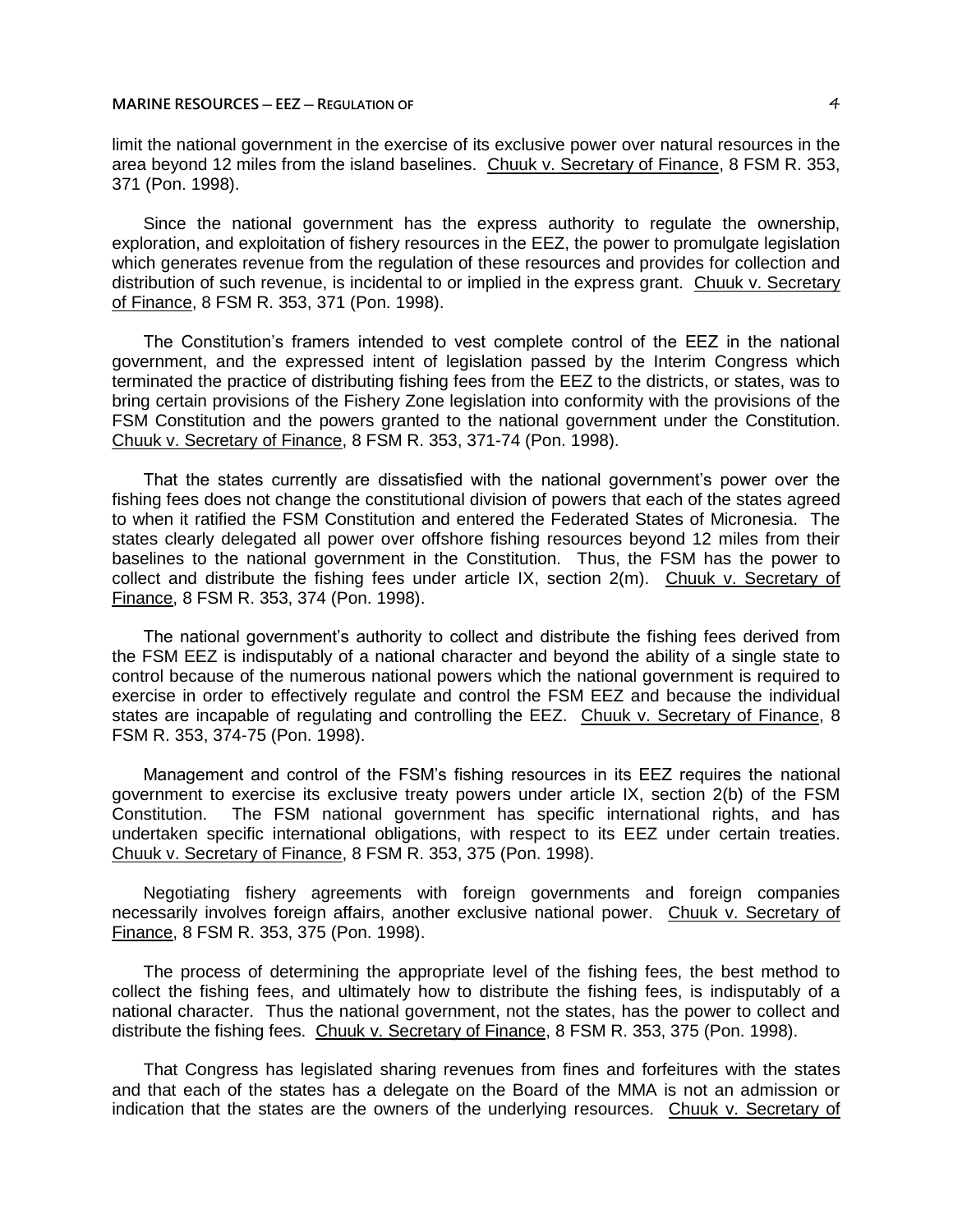#### **MARINE RESOURCES ─ EEZ ─ REGULATION OF** 5

# Finance, 8 FSM R. 353, 376 (Pon. 1998).

Certain issues are not of a local or traditional nature, and not amenable to determination based upon custom and tradition, such as issues related to business ventures in the FSM by non-citizens, foreign shipping agreements, and international extradition. Fishing fees derived from commercial fishing contracts, and collected primarily from foreign companies pursuant to agreements negotiated by the MMA are transactions and behaviors that are also distinctly noncustomary and non-local. Chuuk v. Secretary of Finance, 8 FSM R. 353, 377 (Pon. 1998).

The MMA can establish fees and other forms of compensation in foreign fishing agreements, which can include compensation in the field of refinancing, equipment and technology relating to the fishing industry, but no particular measure is set for the fishing fee in the FSM Code. Chuuk v. Secretary of Finance, 8 FSM R. 353, 380 (Pon. 1998).

The following factors are relevant to determining whether fishing fees are taxes: 1) the source of the levy  $-$  whether the entity imposing the tax is legislative or administrative; 2) the effect of the levy on the general public – whether the assessment is imposed upon a broad or narrow class; 3) the means by which the levy is made — whether it is voluntary, and produces a benefit to the payor which is commensurate with the payment; and 4) the relationship between the levy and government costs — whether the revenue generated bears a relationship to the costs of the government in administering the particular program. Chuuk v. Secretary of Finance, 8 FSM R. 353, 382-83 (Pon. 1998).

The level of fishing fees is set at a measure of the value of the asset to the payor, a percentage of the value of the estimated weighted catch. The measure of the value of the service to the payor can be an appropriate measure for a fee. That the value received by the government exceeds the cost of administration is not dispositive when a valuable resource is being removed from the government's control by fishing fees payors. The government is entitled to compensation for its asset like any private property owner. Chuuk v. Secretary of Finance, 8 FSM R. 353, 385-86 (Pon. 1998).

The FSM national government has the exclusive right to harvest living marine resources in its EEZ, just as it has the exclusive right to harvest offshore mineral resources. As the holder of this exclusive right, the national government is allowed to dispose of this resource and receive revenue in return. Under the Convention on the Law of the Sea, each nation is entitled to exploit its marine resources to the extent it is able to achieve a maximum sustainable yield. When the FSM does not fully exploit its own resources, it is entitled to compensation at the appropriate market rate from foreign fishing vessels which it allows to fish in its waters. Chuuk v. Secretary of Finance, 8 FSM R. 353, 386 (Pon. 1998).

Revenues from natural resources are not taxes. The constitutional definition of tax was not meant to include amounts received by the national government from disposal of natural resources over which it has control. Chuuk v. Secretary of Finance, 8 FSM R. 353, 386-87 (Pon. 1998).

A four-part analysis is applied to determine whether fishing fees are taxes: 1) the source of the levy, 2) the effect of the levy on the general public, 3) the means by which the levy is made, and 4) the relationship between the levy and government costs. Chuuk v. Secretary of Finance, 9 FSM R. 99, 102 (Pon. 1999).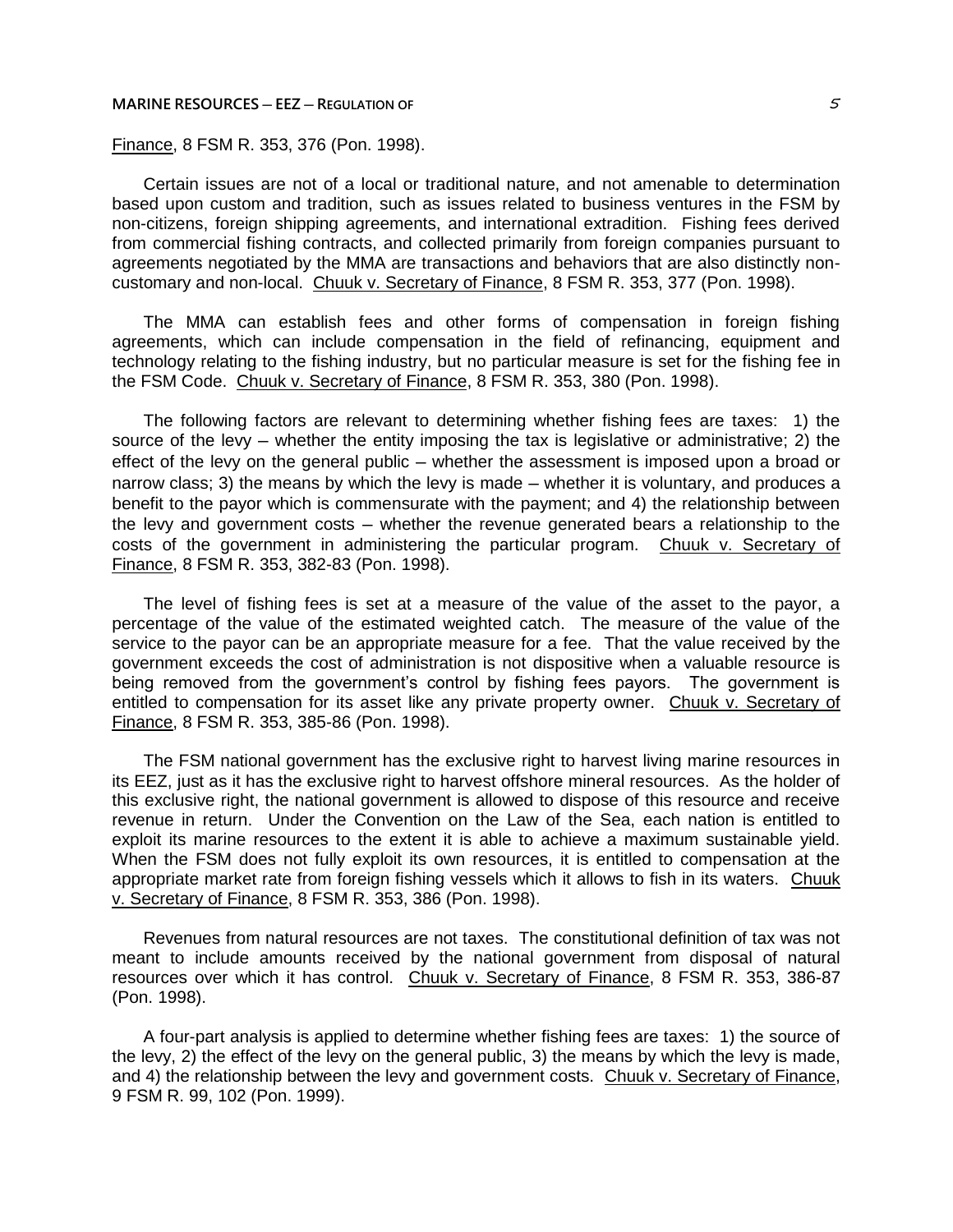Whether fishing fees are uniform is immaterial to a finding that fishing fees do not constitute a tax. Chuuk v. Secretary of Finance, 9 FSM R. 99, 102 (Pon. 1999).

How Congress appropriates fishing fees is irrelevant to whether they are a tax. Chuuk v. Secretary of Finance, 9 FSM R. 99, 102 (Pon. 1999).

The FSM national government has the exclusive right to regulate and harvest living marine resources in the EEZ and is therefore entitled to a reasonable compensation from those whom it allows to share that right. A determination of ownership of the living marine resources does not affect the national government's right. Chuuk v. Secretary of Finance, 9 FSM R. 99, 102 (Pon. 1999).

Although fishing fees, as currently assessed, may be related to a percentage of the expected landed catch's value  $-$  projected income  $-$  there is no legal or constitutional requirement that they be calculated that way. They could be assessed on a flat amount per day or per voyage basis, or some other method not related to income. Chuuk v. Secretary of Finance, 9 FSM R. 424, 434 (App. 2000).

Fishing fees are not assessed under the national government's constitutional authority to impose taxes on income. They are levied instead under the national government's constitutional authority to regulate the ownership, exploration, and exploitation of natural resources within the marine space of the Federated States of Micronesia beyond 12 miles from island baselines. Chuuk v. Secretary of Finance, 9 FSM R. 424, 434 (App. 2000).

Although income-related, neither the fishing fees levied under Article IX, section 2(m) nor the social security taxes levied under Article IX, section 3(d) are income taxes within the meaning of Article IX, section 2(e) or national taxes within the meaning of section 5. Chuuk v. Secretary of Finance, 9 FSM R. 424, 435 (App. 2000).

Fishing fees are not income taxes because the national government's power to impose them does not derive from its power to tax income. Chuuk v. Secretary of Finance, 9 FSM R. 424, 435 (App. 2000).

Not less than half of the national taxes must be paid to the state where collected, but fishing fees are not national taxes because they are imposed, not under the national government's power to impose taxes, but under its power to regulate exploitation of natural resources within the FSM exclusive economic zone. Chuuk v. Secretary of Finance, 9 FSM R. 424, 435 (App. 2000).

The Constitution grants the national government the exclusive right to regulate the exploitation of the natural resources within the EEZ, which necessarily includes the generation of revenue from the EEZ and the use of that revenue. The Constitution requires that of the EEZ-generated revenues, half of the net revenues derived from ocean floor mineral resources be given to the state governments. There is no Constitutional requirement that any revenue from the EEZ's living resources be shared with the state governments although the framers could have easily included one. Chuuk v. Secretary of Finance, 9 FSM R. 424, 435-36 (App. 2000).

The national government is free to distribute or disburse its fishing fee revenues through its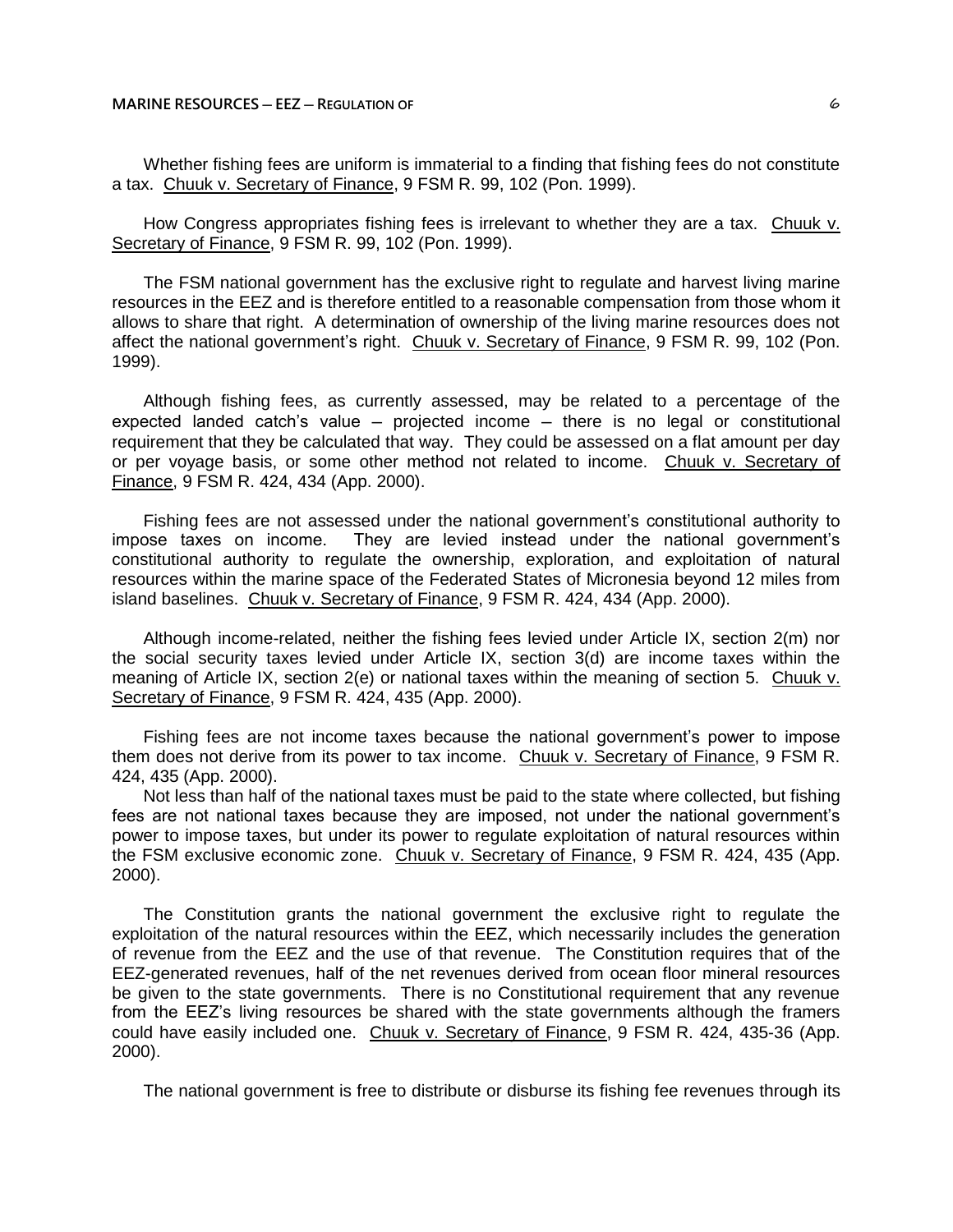## **MARINE RESOURCES ─ EEZ ─ REGULATION OF** 7

normal legislative process. Chuuk v. Secretary of Finance, 9 FSM R. 424, 436 (App. 2000).

Fishing fees are not an income tax because they are not a tax. The national government has the exclusive sovereign right to control access to and exploitation of the natural resources in the FSM's exclusive economic zone and when it imposes fishing fees, the national government is selling access to the exclusive economic zone's living resources to its fishing licensees and it is selling the licensees the opportunity to reduce some of those resources to the licensees' proprietary ownership. Chuuk v. Secretary of Finance, 9 FSM R. 424, 436 (App. 2000).

While the prosecution has broad discretion in determining whether to initiate litigation, once that litigation is instituted in court, the court also has responsibility for assuring that actions thereafter taken are in the public interest; therefore criminal litigation can be dismissed only by obtaining leave of the court. In a fishing case where criminal and civil cases are filed together, and the dismissal of the criminal proceeding(s) is obviously "integral" to the settlement agreement for which court approval is sought, the same policy considerations apply to the settlement of the civil proceeding(s) as apply to the criminal dismissal. FSM v. Fu Yuan Yu 398, 12 FSM R. 487, 491 (Pon. 2004).

A purpose of Title 24 is to protect marine resources, which are vital to the people of the FSM, from abusive fishing practices. FSM v. Fu Yuan Yu 398, 12 FSM R. 487, 492 (Pon. 2004).

Title 24 establishes agencies to conclude fishing agreements and establish regulations for the exploitation of FSM marine resources. In fishing cases, when the prosecution seeks a dismissal, the court should be presented with evidence that appropriate agencies have been involved in the resolution of the case(s). FSM v. Fu Yuan Yu 398, 12 FSM R. 487, 492 (Pon. 2004).

While the prosecution has broad discretion in determining whether to initiate litigation, once that litigation is instituted in court, the court also has responsibility for assuring that actions thereafter taken are in the public interest; therefore criminal litigation can be dismissed only by obtaining leave of the court. In a fishing case where criminal and civil cases are filed together, and the dismissal of the criminal proceeding(s) is obviously "integral" to the settlement agreement for which court approval is sought, the same policy considerations apply to the settlement of the civil proceeding(s) as apply to the criminal dismissal. FSM v. Ching Feng 767, 12 FSM R. 498, 502, 504 (Pon. 2004).

A purpose of Title 24 is to protect marine resources, which are vital to the people of the FSM, from abusive fishing practices. FSM v. Ching Feng 767, 12 FSM R. 498, 504 (Pon. 2004).

Title 24 establishes agencies to conclude fishing agreements and establish regulations for the exploitation of FSM marine resources. In fishing cases where the prosecution seeks a dismissal, the court should be presented with evidence that appropriate agencies have been involved in the resolution of the case(s). FSM v. Ching Feng 767, 12 FSM R. 498, 504 (Pon. 2004).

Protecting marine resources from abusive fishing practices is an important goal. FSM v. Ching Feng 767, 12 FSM R. 498, 505 (Pon. 2004).

When the applicable statute permits the court take into account the possible fishing violation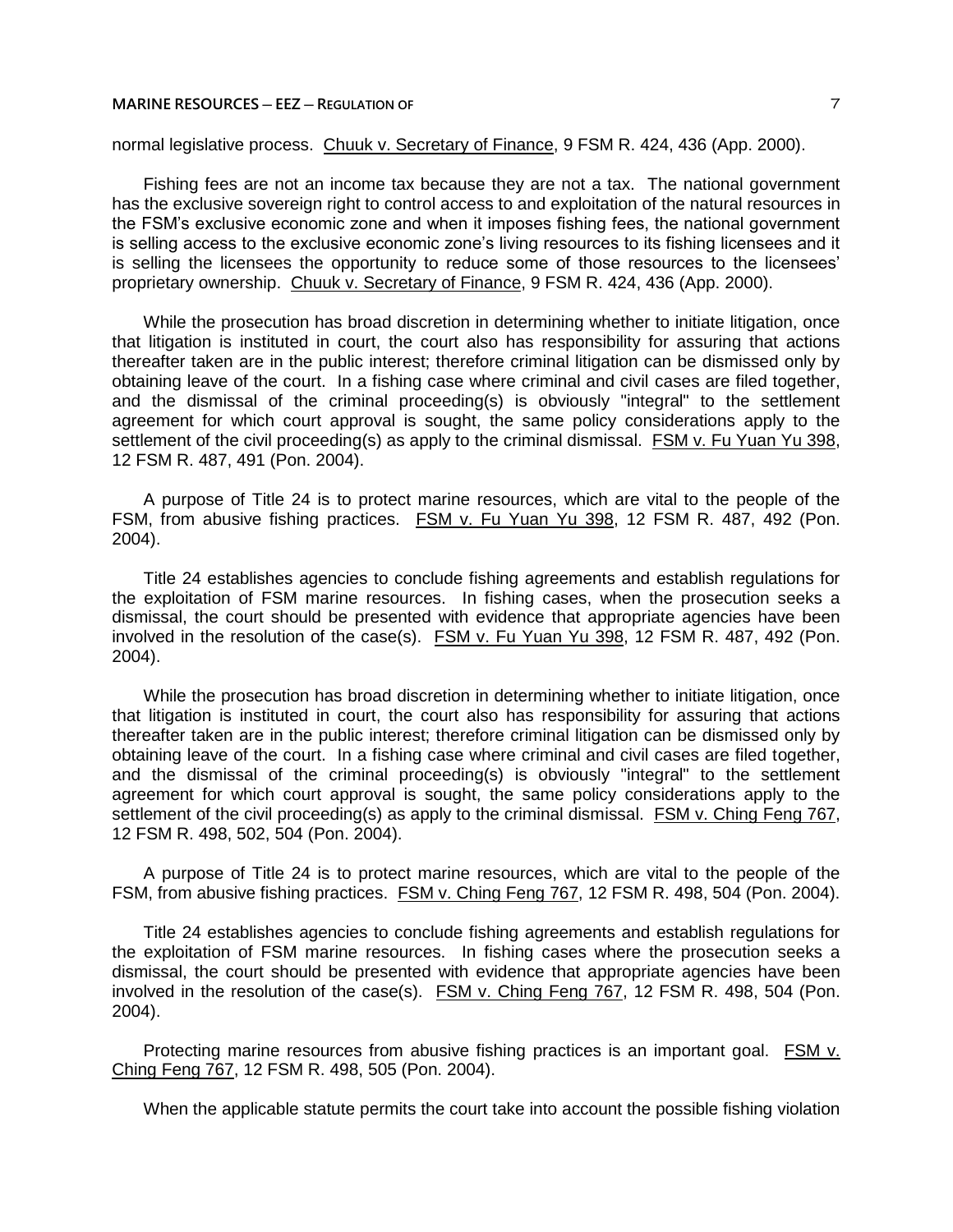## **MARINE RESOURCES ─ EEZ ─ REGULATION OF** 8

fines, but states that the bond should not exceed the value of the property to be released and when it also provides that notwithstanding that provision, the amount determined by the court for a bond must not be less than the fair market value of the property to be released or the aggregate minimum fine for each offense charged, whichever is greater, Congress has left the court no choice but to set the vessel's bond at the aggregate minimum fine when this exceeds the vessel's value. FSM v. Kana Maru No. 1, 14 FSM R. 300, 302 (Chk. 2006).

The statutory use of the phrase "offense charged," for fishing violations, while usually indicative of a criminal prosecution and not a civil suit (in civil cases, violations are alleged, not offenses charged), appears to be intended to cover both civil and criminal violations. FSM v. Kana Maru No. 1, 14 FSM R. 300, 302 (Chk. 2006).

When the government's complaint seeks, among other things, a vessel's forfeiture under 24 F.S.M.C. 801(1), the case is, in part, an *in rem* proceeding, albeit one created by the marine resources statute. FSM v. Kana Maru No. 1, 14 FSM R. 365, 367 (Chk. 2006).

The court will not direct that the government provide countersecurity under the admiralty rules for a defendant's counterclaims in an fishing boat seizure case. FSM v. Kana Maru No. 1, 14 FSM R. 365, 367 (Chk. 2006).

The Marine Resources Act of 2002 amended the prior fisheries law for the purpose of ensuring the sustainable development, conservation and use of the marine resources in the exclusive economic zone by promoting development of, and investment in, fishing and related activities. Included in the definition of "fishing" under the Act is the actual or attempted searching for fish; the placing of any fish aggregating device or associated electronic equipment such as radio beacons; and the use of an aircraft in relation to any activity described in this subsection. "Fishing gear" is equipment or other thing that can be used in the act of fishing, including any aircraft or helicopter. Helicopters, which are used to search for fish and to place radio devices near schools of fish to assist fishing boats in locating fish, fall within the express definition of fishing equipment. Therefore, since fishing in the FSM's EEZ is subject to the exclusive national government jurisdiction and regulation, and since a company's helicopters, based on fishing vessels and piloted by the company's employees, are used to search for fish within the FSM's EEZ, those helicopters are engaged in fishing for purposes of the statutory definition and thus the helicopters, which the company charters to the purse seine operators, and their pilots are subject to the national government's exclusive regulation. Helicopter Aerial Survey Pty., Ltd. v. Pohnpei, 15 FSM R. 329, 334-35 (Pon. 2007).

Since engaging in business is defined as carrying out any activity relating to the conduct of a business and expressly includes leasing property of any kind for commercial purposes, when a foreign investment permittee engaged in the business of providing operational and maintenance support to helicopters servicing fishing vessels in the FSM, its leasing helicopters is one aspect of its business that relates to its fishing activity and is therefore that leasing activity is subject to the FSM's exclusive jurisdiction and regulation for foreign investment purposes. Thus Pohnpei may not require it to apply for a foreign investment permit. Helicopter Aerial Survey Pty., Ltd. v. Pohnpei, 15 FSM R. 329, 335 (Pon. 2007).

Whether or not to pursue a citation in lieu of arresting the vessel lies within the FSM's discretion. Failure to pursue an administrative penalty under the Administrative Penalties Regulations does not render an arrest wrongful. FSM v. Koshin 31, 16 FSM R. 15, 19 (Pon. 2008).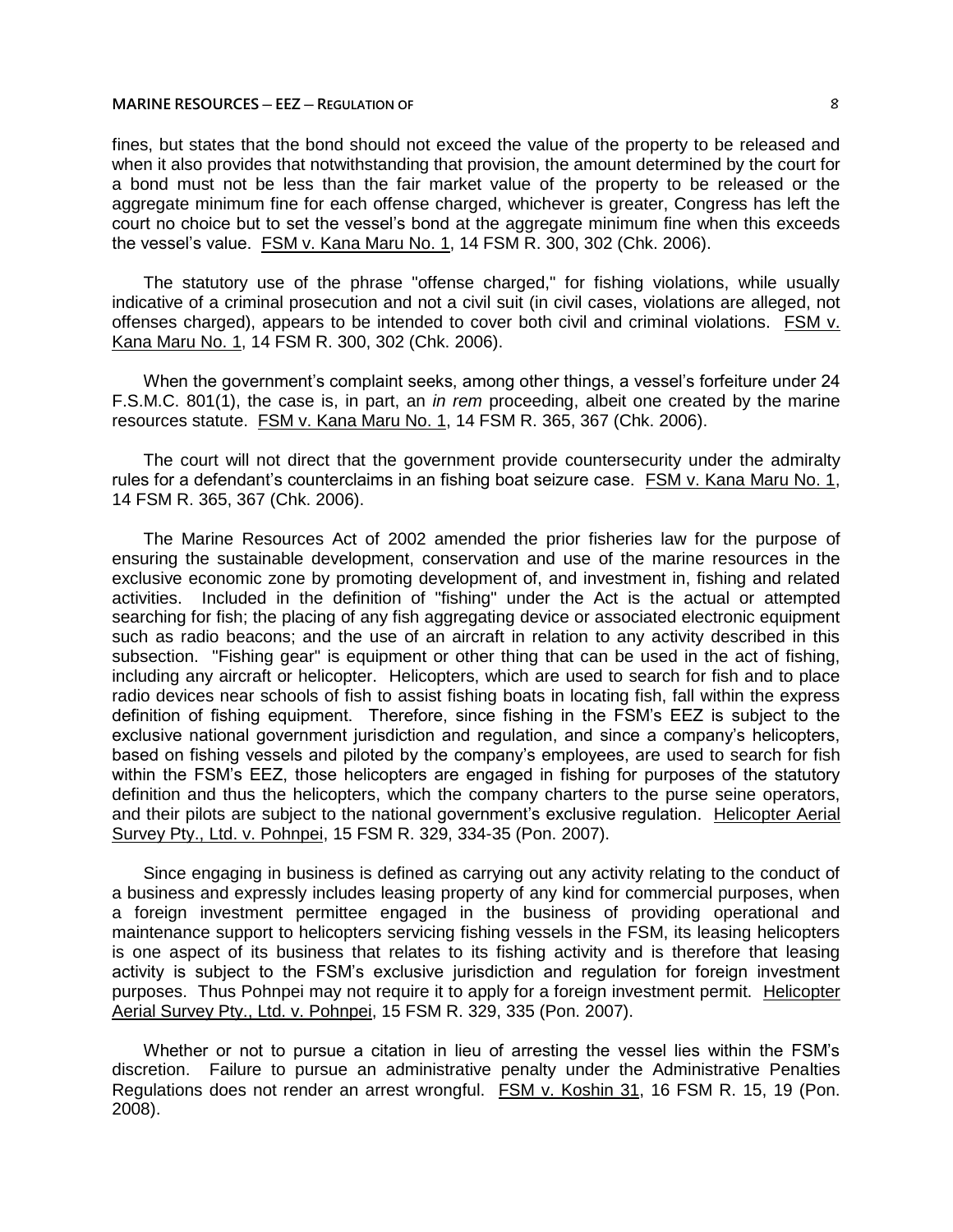The National Oceanic Resources Management Authority has the authority to adopt regulations for the issuance of citations and assessment of administrative penalties consistent with chapter 7 of Title 24 and for any violation of the statute or its regulations which would fall within section 920's penalty provisions, the Authority may, by regulation provide for an administrative penalty. FSM v. Koshin 31, 16 FSM R. 15, 19 (Pon. 2008).

NORMA's regulations provide for a discretionary system of citations and administrative penalties. The establishment of administrative penalties does not create any obligation on the part of the Authority or the Secretary to issue a citation instead of pursuing other legal remedies or to issue a citation prior to pursuing other legal remedies. Citations are issued by authorized officers, including Maritime Surveillance Officers, who may issue a citation under circumstances where the officer has a reasonable ground to believe that a violation has been committed. Anyone to whom a citation is issued may challenge it within 10 days of its receipt, and NORMA's executive director must issue a final decision on the challenge within 15 days thereafter. Any citation not so challenged is deemed final. FSM v. Koshin 31, 16 FSM R. 15, 19 (Pon. 2008).

With respect to the interplay between NORMA's Administrative Penalties Regulations and the FSM Code's Title 24, administrative penalties are those resulting from a citation issued by a Marine Surveillance Officer while civil penalties are those the FSM Supreme Court imposes in a civil lawsuit after a finding of liability for a Title 24 violation. The court has neither the authority nor the discretion to impose an administrative penalty for the violation in a civil lawsuit. FSM v. Koshin 31, 16 FSM R. 15, 19-20 (Pon. 2008).

While the fishing violations alleged in the complaint are subject to citation under the Administrative Penalties Regulations, the citation process is not mandatory. The citation process to assess an administrative penalty and a civil lawsuit for civil penalties proceed on two separate tracks. The fact that the FSM has not cited the vessel under the Administrative Penalty Regulations but instead has pursued Title 24 civil penalties is not a sufficient ground as a matter of law upon which to allege a cause of action for wrongful arrest against the FSM. FSM v. Koshin 31, 16 FSM R. 15, 20 (Pon. 2008).

When Congress enacted Title 24 and engaged in an executive function by formally inserting itself into the execution and implementation of a portion of that act by vesting in itself the power to control how the law regarding fishing access agreements is executed when more than nine vessels are involved, this was impermissible under the separation of powers doctrine since negotiated access agreements are not approved and licenses are not issued until Congress acts (and the parties to the negotiations presumably know this and adjust their behavior accordingly) and since negotiation and approval of commercial transactions is ordinarily an Executive power. Pacific Foods & Servs., Inc. v. National Oceanic Res. Mgt. Auth., 17 FSM R. 181, 189 (Pon. 2010).

When, if the section of Title 24 requiring congressional approval of access agreements for more than nine vessels is struck down, that section is easily severed from the rest of Title 24, which would function perfectly well without it; that is, it would function just as it already does for access agreements for nine or fewer vessels, then that section is not so vital to the whole Title 24 regulatory scheme that it cannot be severed from the rest of Title 24. Pacific Foods & Servs., Inc. v. National Oceanic Res. Mgt. Auth., 17 FSM R. 181, 189 (Pon. 2010).

If Congress feels that the current Title 24 statutory requirements for access agreements are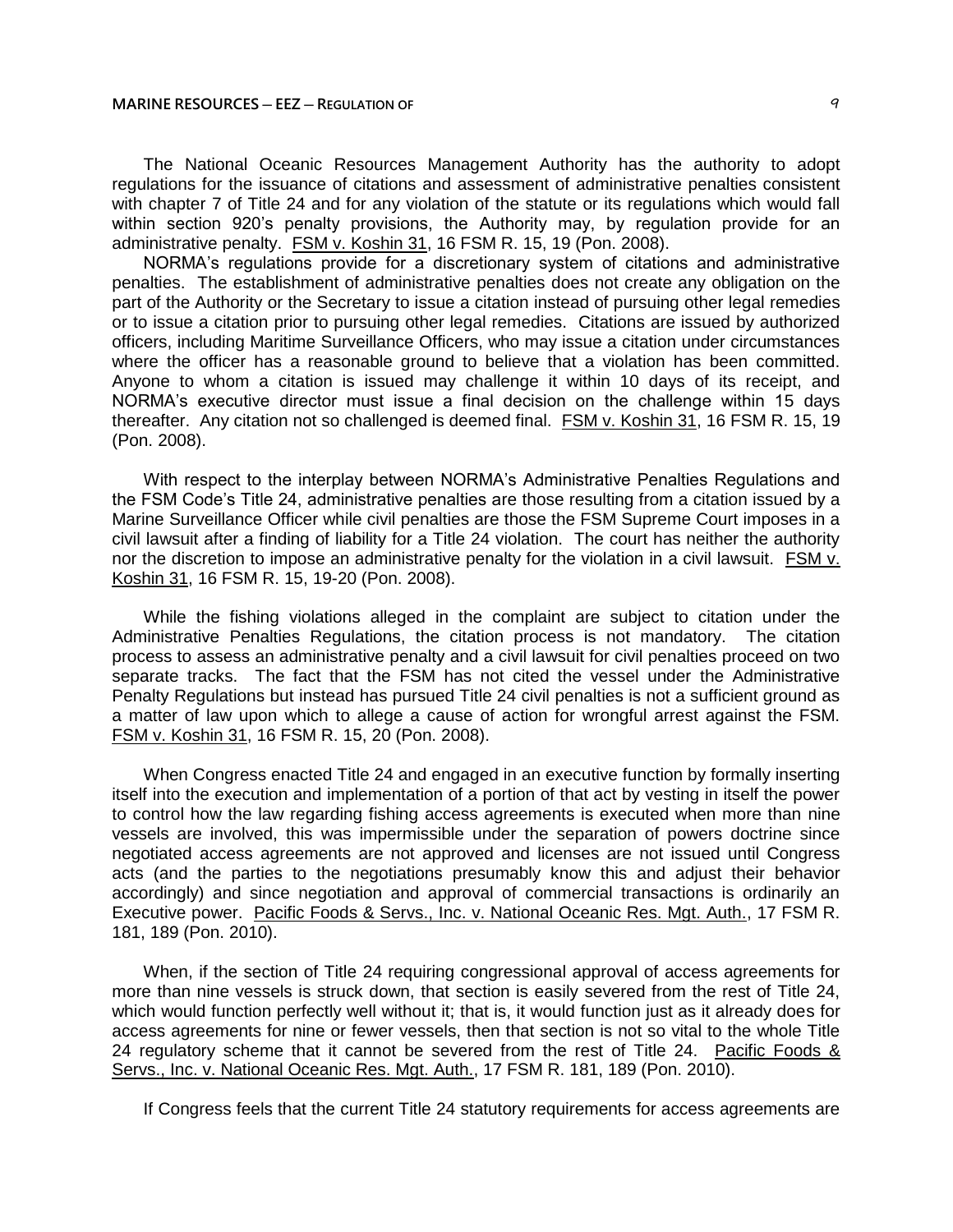## **MARINE RESOURCES ─ EEZ ─ REGULATION OF** 10

too loose or are not in the nation's best interests and should be tightened, it can enact further and stricter requirements or it can provide for that review by creating a mechanism for further review in the executive branch, since Congress, through its investigatory powers, can always keep itself informed on the Executive's execution of the laws, and enact remedial legislation when it feels that the Executive needs further guidance in executing national policy that Congress has enacted. But Congress may not execute the laws itself. Pacific Foods & Servs., Inc. v. National Oceanic Res. Mgt. Auth., 17 FSM R. 181, 189 (Pon. 2010).

An "access agreement" is a treaty, agreement or arrangement entered into by the Authority pursuant to Title 24 in relation to access to the exclusive economic zone for fishing by foreign fishing vessels. But a fishing access agreement is usually not a treaty because treaties are compacts or agreements between sovereign nations and most fishing access agreements are commercial agreements between the FSM national government and a commercial enterprise. They are business deals — not treaties. Pacific Foods & Servs., Inc. v. National Oceanic Res. Mgt. Auth., 17 FSM R. 181, 189 (Pon. 2010).

Since the Constitution specifically delegates to Congress the power to ratify treaties but does not grant Congress the power to approve or reject fishing access agreements, ruling unconstitutional the statute that requires congressional approval for fishing access agreements for more than nine vessels would not impair Congress's ability to ratify treaties and to advise and consent to presidential appointments. Pacific Foods & Servs., Inc. v. National Oceanic Res. Mgt. Auth., 17 FSM R. 181, 190 (Pon. 2010).

Since approval of commercial fishing agreements is not a power that the Constitution confers on Congress, but a power that Congress has conferred upon itself by statute, the court's conclusion that that statute is unconstitutional does not have any effect on access agreements that are actually negotiated and concluded as treaties between sovereign nations because, just like any other treaty, the President would continue to submit those to Congress for ratification. Pacific Foods & Servs., Inc. v. National Oceanic Res. Mgt. Auth., 17 FSM R. 181, 190 (Pon. 2010).

The court's conclusion that requiring Congress to approve or reject fishing access agreements is unconstitutional has no effect on Congress's constitutional treaty-ratification and advice and consent powers. Pacific Foods & Servs., Inc. v. National Oceanic Res. Mgt. Auth., 17 FSM R. 181, 190 (Pon. 2010).

Since a government act in conflict with the Constitution is invalid to the extent of conflict, Congress's rejection of a successor access agreement was invalid because 24 F.S.M.C. 405 is in conflict with the Constitution. Pacific Foods & Servs., Inc. v. National Oceanic Res. Mgt. Auth., 17 FSM R. 181, 190 (Pon. 2010).

A party to a foreign fishing agreement is bound by statute and by the foreign fishing agreement to ensure that an authorized vessel complies with the FFA and all applicable FSM laws, rules, and regulations. FSM v. Kana Maru No. 1, 17 FSM R. 399, 404 (Chk. 2011).

A statute that purports to allow Congress to step around the bill-making process and approve fishing access agreements by resolution, is surely unconstitutional because under the Constitution, Congress may make law only by statute, and may enact statutes only by bill. Congress v. Pacific Food & Servs., Inc., 17 FSM R. 542, 546 (App. 2011).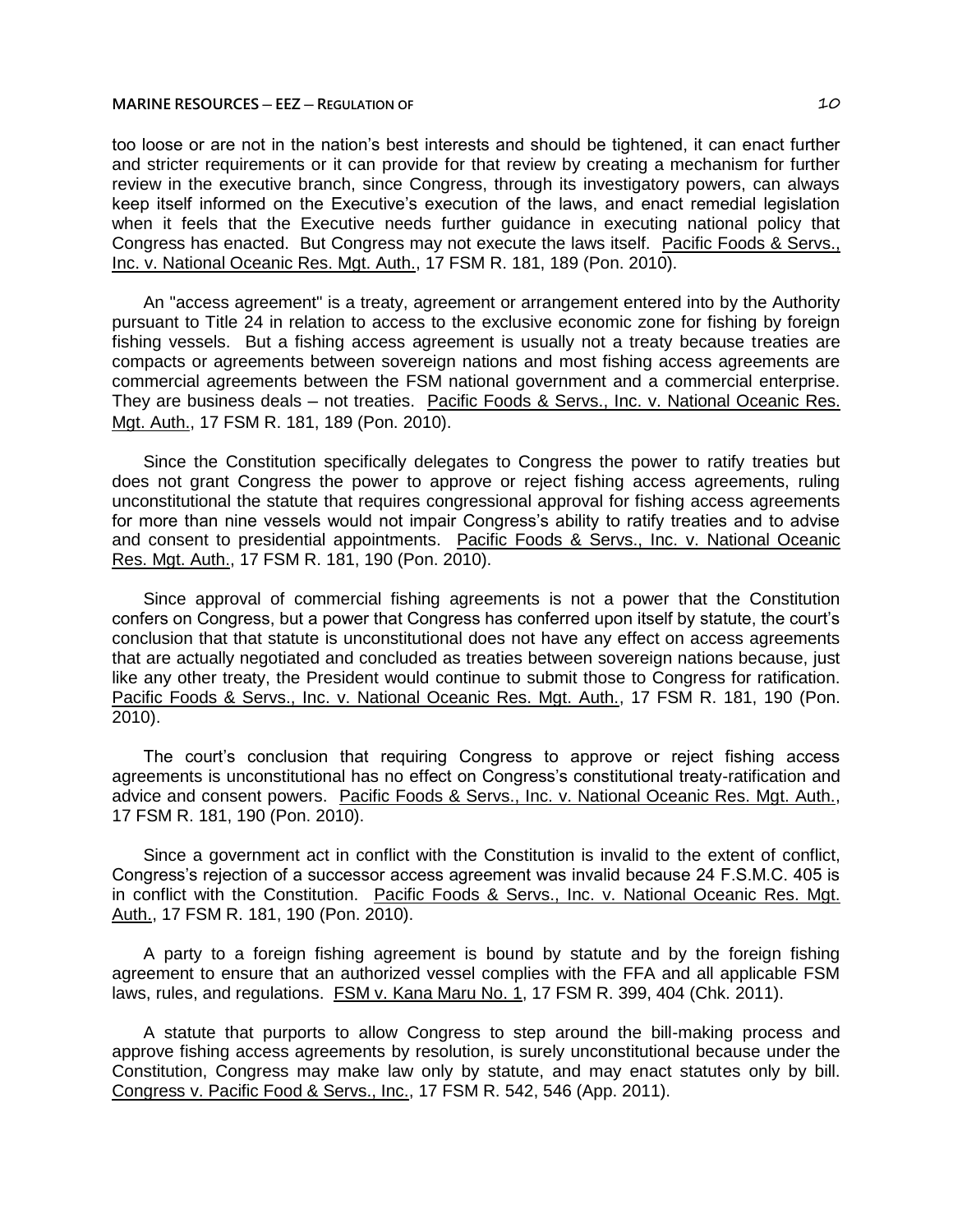Congress's decision to approve or disapprove fishing access agreements is legislation that must be enacted by the bill-making process. Congress v. Pacific Food & Servs., Inc., 17 FSM R. 542, 547 (App. 2011).

Because an access agreement does not give exclusive rights either to negotiate permits on behalf of all foreign vessels or to exploit the FSM's EEZ, it is more properly a permit or license. Administration of a permit or license scheme is, by its nature, administrative, and thus an executive branch function. Congress v. Pacific Food & Servs., Inc., 17 FSM R. 542, 549 (App. 2011).

If Congress is truly concerned by the amount of debt carried by proposed agents, it may be more specific by creating new minimum requirements for eligibility. But once Congress delegates power to the executive, it cannot have it both ways — it cannot then take back that power or modify the extent of that delegation without amending the statute through the billmaking process. Congress v. Pacific Food & Servs., Inc., 17 FSM R. 542, 550 (App. 2011).

Under 24 F.S.M.C. 121, all of the Marine Resources Act's components are severable. Congress v. Pacific Food & Servs., Inc., 17 FSM R. 542, 551 (App. 2011).

Since operators, owners, and agents are defined separately in the statute, the 24 F.S.M.C. 109 and 122 restrictions that apply to owners do not apply to agents for foreign fishing vessels. Congress v. Pacific Food & Servs., Inc., 18 FSM R. 76, 77 (App. 2011).

Newly-ratified fisheries management agreement can be made part of FSM domestic law by statute, or by National Oceanic Resource Management Authority regulation under 24 F.S.M.C. 204(1)(d). FSM v. Kimura, 20 FSM R. 297, 305 (Pon. 2016).

─ EEZ ─ Regulation of ─ Acts Violating

The fact that a fishing vessel approaches a reef is by itself some basis for some suspicion that it may intend to engage in fishing. Ishizawa v. Pohnpei, 2 FSM R. 67, 78 (Pon. 1985).

The government has probable cause to detain a fishing vessel for illegal fishing when the evidence and information indicate that the vessel was conducting fishing operations within the FSM Exclusive Economic Zone, there was freshly caught fish aboard, and the permit provided to the officers contained a name different from the actual name of the vessel. FSM v. Zhong Yuan Yu No. 621, 6 FSM R. 584, 590-91 (Pon. 1994).

A person may be held criminally liable for violating any provision of Title 24 or of any regulation or permit issued pursuant to Title 24, or any provision of, or regulation under, an applicable domestic-based or foreign fishing agreement entered into pursuant to Title 24, or any condition of any permit issued in accordance with Title 24 and any regulations made under Title 24, respectively. FSM v. Cheng Chia-W (II), 7 FSM R. 205, 211 (Pon. 1995).

A defendant may be held criminally liable for failure to maintain a daily English language catch log as required under the terms of its foreign fishing agreement and the Harmonized Minimum Terms and Conditions. FSM v. Cheng Chia-W (II), 7 FSM R. 205, 211-12 (Pon. 1995).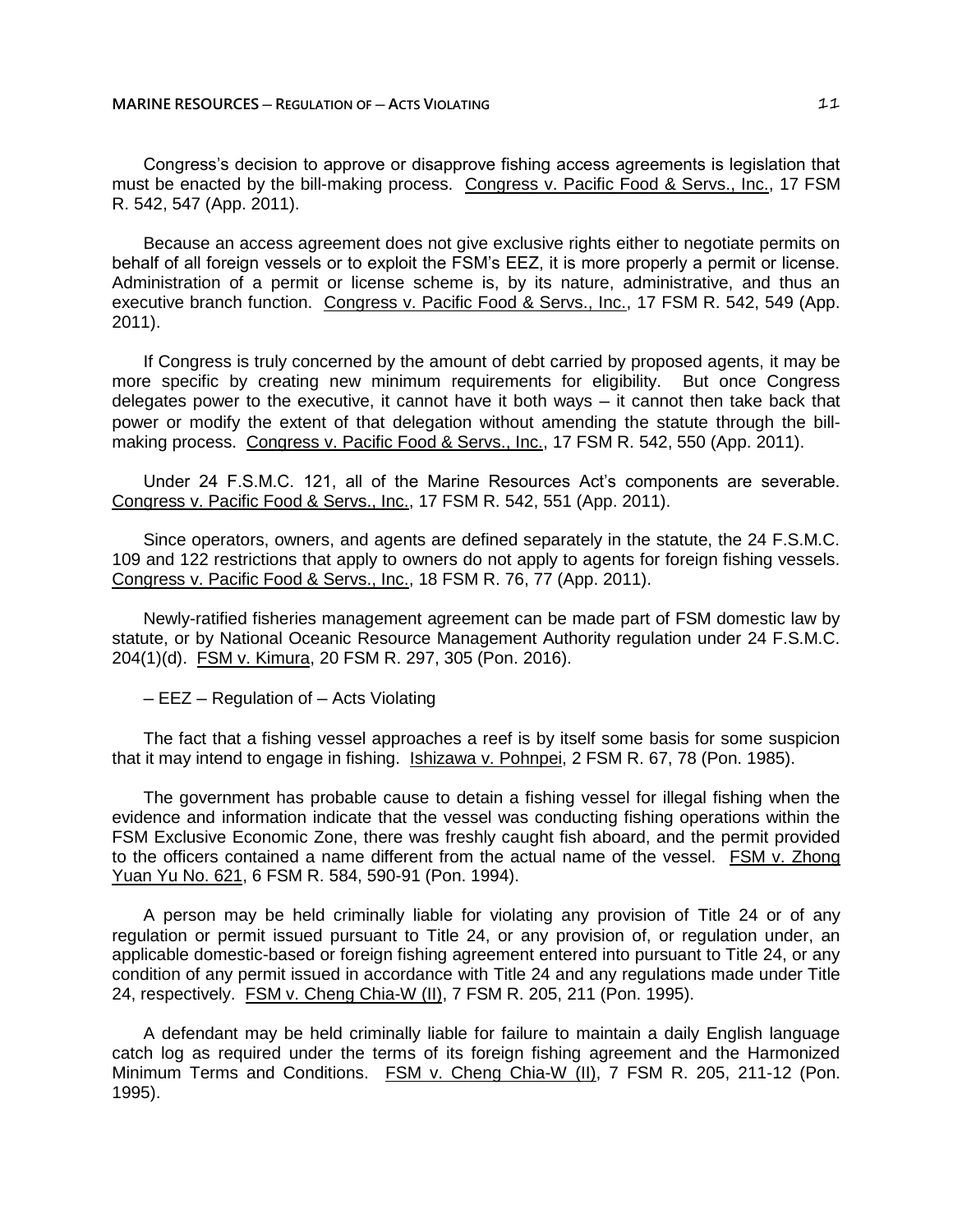A party to a foreign fishing agreement voluntarily assumes primary liability and responsibility for its own failure to comply with the law, and for similar failures on the part of its fishing vessels and vessel operators within the FSM. Such a party also assumes a legal duty to ensure that the operators of its licensed vessels comply with all applicable provisions of FSM law. FSM v. Cheng Chia-W (II), 7 FSM R. 205, 212 (Pon. 1995).

A defendant may be held criminally liable for failure to have a radio capable of monitoring VHF channel 16, the international safety and calling frequency, as required under the terms of its foreign fishing agreement. **FSM v. Cheng Chia-W (II)**, 7 FSM R. 205, 213-14 (Pon. 1995).

A defendant may be held criminally liable for exceeding the crew size authorized under the terms of its foreign fishing permit which is a term that the permit holder cannot unilaterally alter by use of the notification of changes provision in the permit. FSM v. Cheng Chia-W (II), 7 FSM R. 205, 214 (Pon. 1995).

A defendant cannot be held criminally liable for failure to properly stow all fishing gear aboard a vessel in such a manner that it would not be readily available for use in fishing when the vessel was in an area in which it was authorized to fish. FSM v. Cheng Chia-W (II), 7 FSM R. 205, 215 (Pon. 1995).

A defendant may be held criminally liable for knowingly shipping, transporting, or having custody, control, or possession of any fish taken or retained in violation of Title 24 or any regulation, permit, or foreign fishing agreement or any applicable law even when the vessel is operating under a valid permit. FSM v. Cheng Chia-W (II), 7 FSM R. 205, 216 (Pon. 1995).

A party's failure to "ensure" its vessel's compliance with FSM law constitutes a breach of its foreign fishing agreement. FSM v. Ting Hong Oceanic Enterprises, 8 FSM R. 79, 86 (Pon. 1997).

When the fishing statute sets forth a list of prohibited acts in the disjunctive, commission of any one of the listed acts is unlawful, and the government may pursue separate civil penalties for each. FSM v. Ting Hong Oceanic Enterprises, 8 FSM R. 79, 90 (Pon. 1997).

It is unlawful for any person to violate any provision of Title 24, or of any regulation or permit issued under it, or to violate any provision of, or regulation under, an applicable domestic-based or foreign fishing agreement entered into pursuant to 24 F.S.M.C. 401, 404-406. A person is any individual, corporation, partnership, association, or other entity, the FSM or any of the state governments, or any political subdivision thereof, and any foreign government, subdivision of such government, or entity thereof. **FSM v. Ting Hong Oceanic Enterprises**, 8 FSM R. 166, 173-74 & n.2 (Pon. 1997).

While 24 F.S.M.C. 116(1) places a duty to maintain the daily catch log upon the vessel master, the statute does not make the vessel master's liability for failure to maintain that log exclusive. Therefore when a party to a foreign fishing agreement that says that party ensures that its authorized vessels will properly maintain such a log that party may be held liable. FSM v. Ting Hong Oceanic Enterprises, 8 FSM R. 166, 174 (Pon. 1997).

An authorized vessel's master's knowledge is attributable to its foreign fishing agreement party because knowledge held by an agent or employee of a corporation may be attributed to its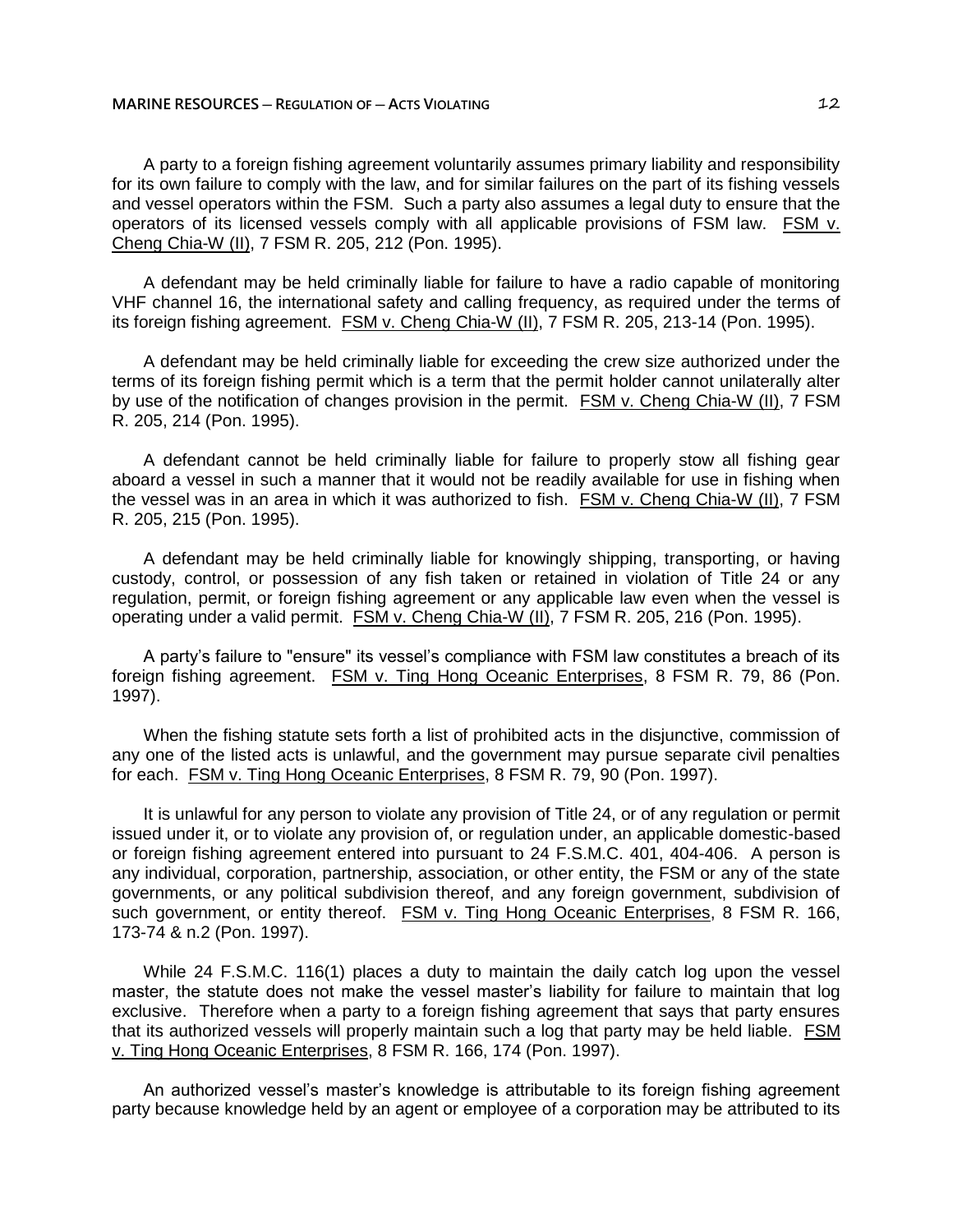## **MARINE RESOURCES ─ REGULATION OF ─ ACTS VIOLATING** 13

# principal. FSM v. Ting Hong Oceanic Enterprises, 8 FSM R. 166, 180 (Pon. 1997).

A fishing association is not liable under a general theory of agency when the complaint does not make a general agency allegation, and instead asserts liability based on an agreement's language, and nothing in the agreement renders the other defendants the agents of the fishing association such that the association is liable under the respondeat superior doctrine for the damages flowing from a vessel's alleged negligent operation. Dai Wang Sheng v. Japan Far Seas Purse Seine Fishing Ass'n, 10 FSM R. 112, 115 (Kos. 2001).

Fishing agreement provisions that refer to vessels' compliance with FSM law address statutory law violations, not conduct governed by tort law principles. Dai Wang Sheng v. Japan Far Seas Purse Seine Fishing Ass'n, 10 FSM R. 112, 115 (Kos. 2001).

When a fishing agreement requires that the signatory organizations must only take "necessary steps to ensure" that their members comply with the laws, regulations, and their permits and the government has made no allegation and introduced no evidence that the signatory has failed to take any of these "necessary steps," the government cannot seek to impose some sort of strict liability on the signatory for the actions of its members' employees because the fishing agreement's terms, without more, do not create liability for the signatory organizations for each and every violation of FSM fishery law or the foreign fishing agreement that their members commit. The government is therefore not entitled to summary judgment because, as a matter of law, the foreign fishing agreement's contractual terms do not impose vicarious liability on the signatory. FSM v. National Offshore Tuna Fisheries Ass'n, 10 FSM R. 169, 173-74 (Chk. 2001).

Because NORMA does not have a legal duty to issue a fishing permit by an applicant's preferred effective date, a defense of unjustified withholding of the license because it was not issued on the applicant's preferred date is without merit. FSM v. Katzutoku Maru, 15 FSM R. 400, 404 (Pon. 2007).

A defendant commits a separate violation of section 907(1) for each day he engages in commercial fishing without a valid fishing permit. FSM v. Katzutoku Maru, 15 FSM R. 400, 404- 05 (Pon. 2007).

A vessel owner is included within the definition of operator of a vessel and an operator is prohibited from fishing in the FSM's exclusive economic zone without a permit and is also mandated to keep fishing gear stowed except in an area where the vessel is permitted to fish. FSM v. Fu Yuan Yu 096, 16 FSM R. 1, 3 (Pon. 2008).

When a Rule 12(b)(6) movant points to no factual deficiencies in the complaint, whose allegations are deemed true for purposes of the motion to dismiss, and when, taking as true, the complaint's material allegation that the captain switched on the automatic locating device or transponder as the vessel was boarded, the transponder was not on at the time of boarding, which constitutes a violation of 24 F.S.M.C. 611(4), and the complaint thus states a claim for a 24 F.S.M.C. 611(4) violation. FSM v. Koshin 31, 16 FSM R. 15, 19 (Pon. 2008).

A fishing boat operator must, by statute, ensure that appropriate position-fixing and identification equipment is installed and maintained in working order on each vessel, and thus, a fishing boat's transponder is required to be on at all times while it is within the FSM EEZ, even while in transit. FSM v. Kana Maru No. 1, 17 FSM R. 399, 404 (Chk. 2011).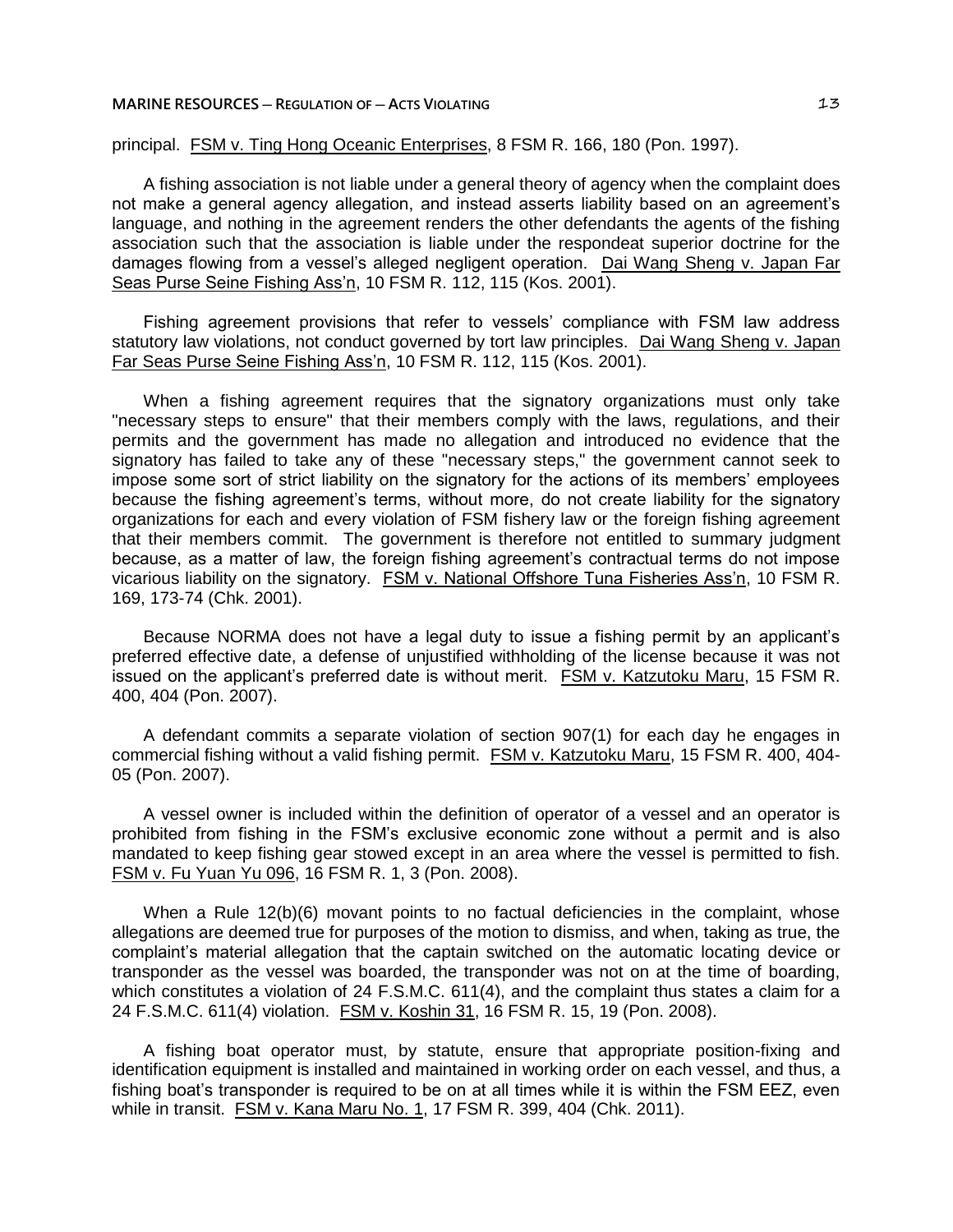The act or omission of any crew member of a fishing vessel or in association with a fishing vessel, is deemed to be that of that fishing vessel's operator, and an "operator" is any person who is in charge of or directs or controls a fishing vessel, or for whose direct economic or financial benefit a vessel is being used, including the master, owner, and charterer. FSM v. Kana Maru No. 1, 17 FSM R. 399, 404 (Chk. 2011).

The statute imposes liability for a fishing civil penalty on "any person" and "person" is defined as any natural person or business enterprise or similar entity. It does not include a vessel *in rem*. The civil penalty is thus imposed jointly and severally against the fishing vessel operators only and not against the fishing vessel. But the vessel, or rather the bond posted for the vessel's release, may be considered the property or assets of an owner or operator from which a judgment against the owner or operator may be satisfied. FSM v. Kana Maru No. 1, 17 FSM R. 399, 405 (Chk. 2011).

By statute, a fishing vessel's operator must ensure the continuous monitoring of the international distress and call frequency 2182 kHz (HF) or the international safety and call frequency 156.8 MHz (channel 16, VHF-FM) to facilitate communication with the fisheries management, surveillance and enforcement authorities, and both the Foreign Fishing Agreement and the foreign fishing permit also require that the vessel continuously monitor either of two radio frequencies. FSM v. Kana Maru No. 1, 17 FSM R. 399, 405 (Chk. 2011).

When the FSM proved by a preponderance of the evidence that the fishing boat's HF radio was not on and it also proved that the vessel had a VHF radio, but there was no evidence whether the VHF radio was on or off or whether it was tuned to channel 16, the FSM's claim that the vessel was not monitoring a required radio frequency fails for lack of proof because the statute, the Foreign Fishing Agreement, and the foreign fishing permit all require that the vessel monitor only one of those two frequencies and the evidence shows that the vessel had the ability to monitor the VHF channel 16 and there is no evidence that it was not being monitored. FSM v. Kana Maru No. 1, 17 FSM R. 399, 405 (Chk. 2011).

By statute, and as required by both the foreign fishing agreement and the fishing permit, a fishing boat operator must prominently display any permit issued for the vessel in the vessel's wheelhouse. FSM v. Kana Maru No. 1, 17 FSM R. 399, 405 (Chk. 2011).

Because "display" means a fixed display such as being posted on a bulkhead, not being produced and displayed on demand, the FSM has proven a violation of the requirement to prominently display a fishing permit in the vessel's wheelhouse when the displayed permit had expired and was thus invalid, and the captain, only when asked for a current permit, promptly displayed one. FSM v. Kana Maru No. 1, 17 FSM R. 399, 405-06 (Chk. 2011).

Title 24 imposes criminal liability on any person who commits an act prohibited by that title. A person is defined as any natural person or business enterprise or similar entity. It does not include a vessel in rem. By statute, a person specifically includes a corporation, partnership, cooperative, association, or government entity. Although not an actual, living person, the law treats a company as a person for the purposes of liability. FSM v. Kimura, 19 FSM R. 617, 619 n.1 (Pon. 2014).

All licensed fishing vessels are required to send their position to NORMA when they enter or exit the FSM EEZ, and when in the FSM EEZ, the vessels are required to activate their transponder, broadcasting a unique signal to the FSM's Vessel Monitoring System which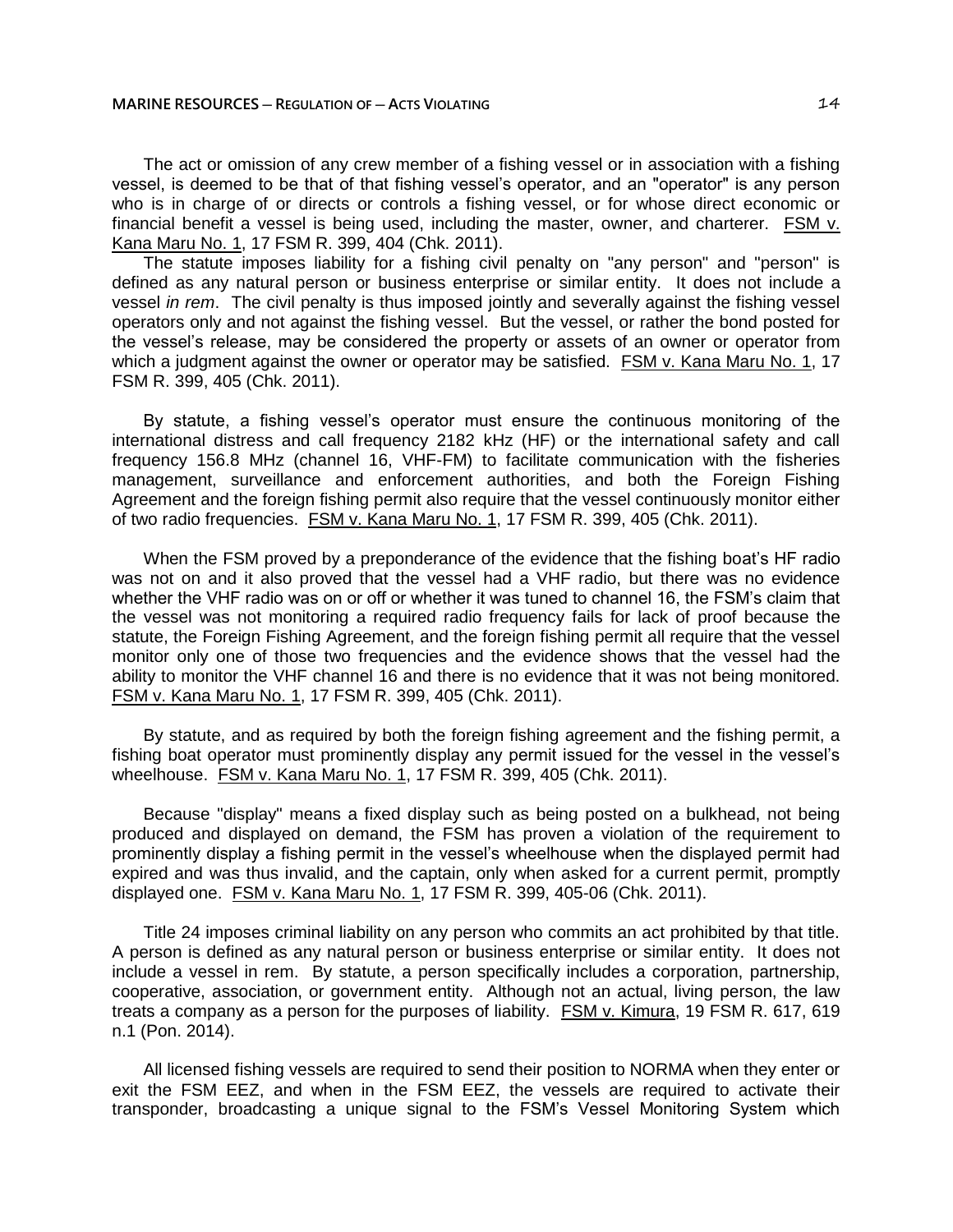### **MARINE RESOURCES ─ REGULATION OF ─ ACTS VIOLATING** 15

regularly records its location. FSM v. Kimura, 19 FSM R. 630, 634 (Pon. 2015).

24 F.S.M.C. 611(5) imposes strict liability for failure to comply with certain requirements of subsection (1), which reflects the legislative purpose to require that fishing vessels undertake all the various actions necessary to transmit required information continuously, accurately and effectively. To this end, a vessel's operator is required to install a transponder, maintain it in good working order, and ensure the effective transmission of required information. FSM v. Kuo Rong 113, 20 FSM R. 27, 32 (Yap 2015).

Read in proper context, 24 F.S.M.C. 611(1)(b) and (c) are aimed at similar types of wrongdoing and uphold a public interest of the same nature. Thus, a vessel's failure to maintain its transponder in good working order, and its consequent failure to ensure transmission of required information from the transponder, is a solitary act that caused only one injury and therefore 24 F.S.M.C. 611(5) should not be construed to authorize cumulative penalties. FSM v. Kuo Rong 113, 20 FSM R. 27, 32 (Yap 2015).

Since Subsection (1) allows NORMA to require that operators perform an integrated act which, when completed in its entirety, ensures transmission of required information from a vessel's transponder and this is reflected in the use of the word "and" between 24 F.S.M.C. 611(1)(b) and (c); since the failure to perform any one part of the integrated act required under subsection 611(1) is sufficient to frustrate entirely the purpose of the subsection; and since a failure to perform multiple component parts of the act required under the subsection is no more frustrating to the statute's purpose than failure to perform only one part, the court will, in the absence of clear legislative intent to impose cumulative penalties, construe 24 F.S.M.C. 611(5) to impose only a single penalty for the failure to comply with the integrated requirements imposed on them under 24 F.S.M.C. 611(1). FSM v. Kuo Rong 113, 20 FSM R. 27, 33 (Yap 2015).

To prove a violation of section 611(1), the government has to show that a defendant: 1) entered into an access agreement or secured a fishing permit; 2) that the access agreement or permit required the defendant to conform to the requirements that NORMA is authorized to impose under section 611(1), and 3) that the defendant failed to comply with these requirements. It follows that a defendant's failure to comply with section 611(1), will, ipso facto, constitute a violation of a permit or access agreement as proscribed by section 906(1)(a),(c). FSM v. Kuo Rong 113, 20 FSM R. 27, 34 (Yap 2015).

An act in violation of 24 F.S.M.C. 611(1) is the failure to maintain the transponder in good working order and the failure to ensure the transponder was transmitting required information or data continuously, accurately and effectively to the designated receiver. FSM v. Kuo Rong 113, 22 FSM R. 515, 525 (App. 2020).

# ─ EEZ ─ Regulation of ─ Fishing Permits

Conditions on commercial fishing permits issued by the Micronesian Maritime Authority need not be "reasonable" as with recreational permits. FSM v. Kotobuki Maru No. 23 (I), 6 FSM R. 65, 73 (Pon. 1993).

A vessel defined as a foreign fishing vessel for permitting purposes must enter into a foreign fishing agreement prior to receiving any fishing permits. Katau Corp. v. Micronesian Maritime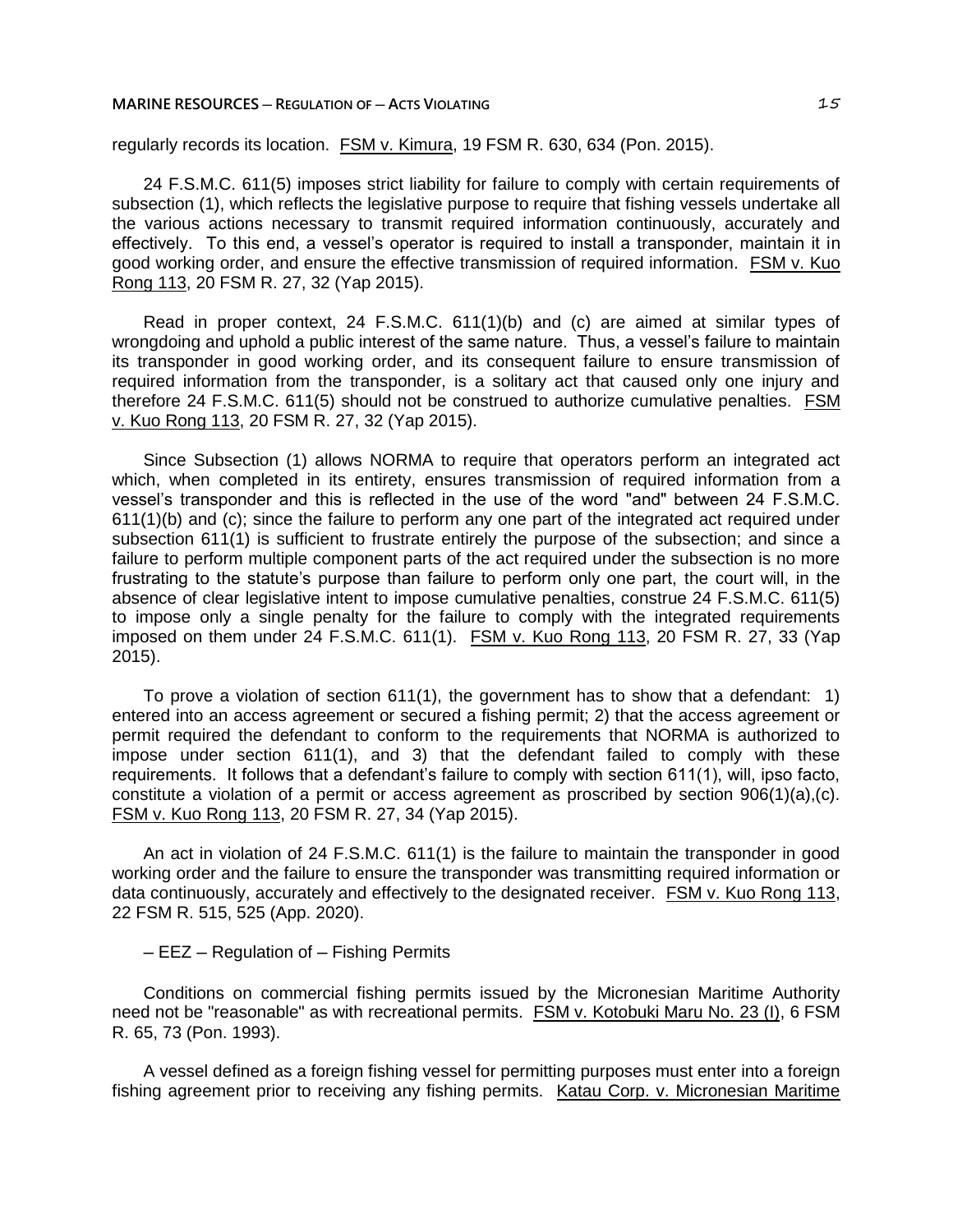**MARINE RESOURCES ─ EEZ ─ REGULATION OF ─ FISHING PERMITS** 16

Auth., 6 FSM R. 621, 623 (Pon. 1994).

Because the Micronesian Maritime Authority has discretion in negotiating and entering into foreign fishing agreements and because statutorily a fishing permit cannot be issued without a signed agreement a court cannot issue a writ of mandamus to compel issuance of a fishing permit because it cannot order performance of a statutorily forbidden act. Katau Corp. v. Micronesian Maritime Auth., 6 FSM R. 621, 624 (Pon. 1994).

A party entitled to apply for a fishing permit must file an application on prescribed forms; otherwise the Micronesian Maritime Authority cannot issue a fishing permit. An applicant may be given an opportunity to cure any defects in a filed permit application. Katau Corp. v. Micronesian Maritime Auth., 6 FSM R. 621, 625 (Pon. 1994).

A fishing permit issued by the national government prohibiting fishing in state waters unless authorized by the state which has jurisdiction does not constitute regulation of state waters by the national government because it merely tries to prevent a vessel that fishes illegally in state waters from continuing to fish in national waters. FSM v. Hai Hsiang No. 63, 7 FSM R. 114, 116 (Chk. 1995).

Section 404 of Title 24 sets forth certain minimum terms that all foreign fishing agreements must contain. **FSM v. Ting Hong Oceanic Enterprises**, 8 FSM R. 166, 172 (Pon. 1997).

Revocation of a fishing permit is not the government's sole remedy for violation of the permit's terms. Civil and criminal penalties are also available. FSM v. Ting Hong Oceanic Enterprises, 8 FSM R. 166, 181 (Pon. 1997).

The fishing permit requirement attaches to vessels, not helicopters. "Vessel" is defined as any water-going craft, and does not include helicopters. Thus the fact that a helicopter company does not have a fishing permit is not dispositive with regard to whether its helicopters engage in "fishing" as that term is defined by 24 F.S.M.C. 102(32). Helicopter Aerial Survey Pty., Ltd. v. Pohnpei, 15 FSM R. 329, 335 (Pon. 2007).

No person shall use any fishing vessel for, and the crew and operator of any fishing vessel shall not engage in, commercial or non-commercial fishing or related activities in the exclusive economic zone unless it is in accordance with a valid and applicable permit. FSM v. Katzutoku Maru, 15 FSM R. 400, 403 (Pon. 2007).

When the defendants' local agent — prior to defendants' fishing activities on August 18th, 19th, and 20th ─ had actual knowledge that NORMA would not be issuing the fishing permit, the knowledge of the defendants' agent is imputed to the defendants under the law of agency. FSM v. Katzutoku Maru, 15 FSM R. 400, 404 (Pon. 2007).

The Marine Resources Act of 2002 gives NORMA broad discretion in the processing and approval of fishing permits. NORMA does not have a legal duty to process, let alone approve, an application for a fishing permit within one day after the submission of the application. Under 24 F.S.M.C. 108, the Executive Director is to review each application submitted and may, at his discretion, solicit views from appropriate persons in the states and hold public hearings when and where necessary. NORMA also has the discretion to grant or deny a permit under various circumstances, including denying applications when the Executive Director determines that the issuance of a permit would not be in the FSM's best interests. FSM v. Katzutoku Maru, 15 FSM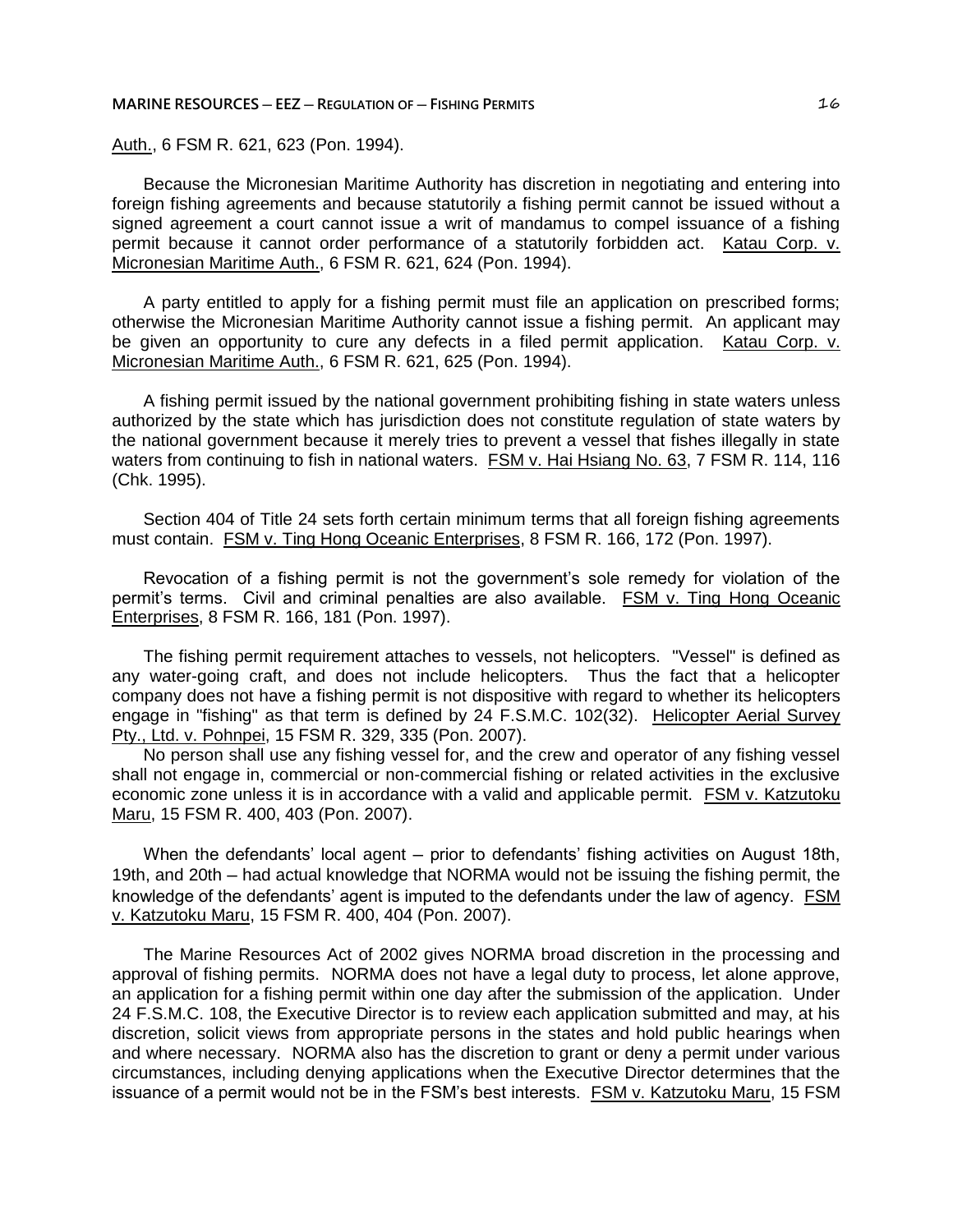R. 400, 404 (Pon. 2007).

Because NORMA does not have a legal duty to issue a fishing permit by an applicant's preferred effective date, a defense of unjustified withholding of the license because it was not issued on the applicant's preferred date is without merit. FSM v. Katzutoku Maru, 15 FSM R. 400, 404 (Pon. 2007).

Before NORMA issues a fishing permit, it performs a review of various items, including, among other things, the country of registration of the vessel, insurance status, and court cases against the vessel. FSM v. Katzutoku Maru, 15 FSM R. 503, 505 (Pon. 2008).

When, although NORMA informed defendant's local agent that it would not issue a permit on August 17th, there is no evidence defendant's local agent communicated that information to defendant before defendant commenced fishing on August 18th, the defendant's degree of culpability does not warrant imposition of a civil penalty in the amount of \$500,000, but the defendant should not have been fishing under the false and uninformed presumption that NORMA would issue the permit on August 17th so the defendant should be required to pay more than the minimum civil penalty. And when the defendant has no history of prior offenses and when the defendant did commit three separate violations by fishing without a permit for three consecutive days, but it appears that the defendant may simply have commenced fishing under the false and uninformed belief that NORMA, as in the past, would issue the permit on the requested preferred effective date, August 17th, and that defendant stopped fishing on August 20th when he found out the permit had not issued, the court determines that \$400,000 is the appropriate civil penalty to apply. FSM v. Katzutoku Maru, 15 FSM R. 503, 507 (Pon. 2008).

─ EEZ ─ Regulation of ─ Penalties

A fishing vessel involved in criminal violations of FSM fishing laws is subject to forfeiture to the government in a civil proceeding against the vessel itself. FSM v. Zhong Yuan Yu No. 621, 6 FSM R. 584, 587 (Pon. 1994).

By statute, only the cargo actually used illegally, or the fish actually caught illegally, are subject to forfeiture, although the burden of proof (presumptions) rest on different parties depending on whether fish or cargo is involved. It is a rebuttable presumption that all fish found a board a vessel seized for Title 24 violations were illegally taken, but there is no such presumption that the cargo found aboard was "cargo used" in the alleged violation. FSM v. Skico, Ltd. (I), 7 FSM R. 550, 552 (Chk. 1996).

Where a fuel tanker illegally fueled a fishing vessel and then loaded on more fuel cargo, only the amount of fuel cargo on the tanker before it reloaded is "cargo used" in violation of Title 24 subject to forfeiture. FSM v. Skico, Ltd. (I), 7 FSM R. 550, 552 (Chk. 1996).

A contract between a foreign fishing agreement party and the owner of vessels permitted under that agreement that the vessels' owner will be responsible for criminal and civil charges for fishing violations merely provides the foreign fishing agreement party with a contractual right of indemnity against the vessels' owner and does not bar the government's imposition of penalties for fishing agreement violations on the foreign fishing agreement party. FSM v. Ting Hong Oceanic Enterprises, 8 FSM R. 79, 89 (Pon. 1997).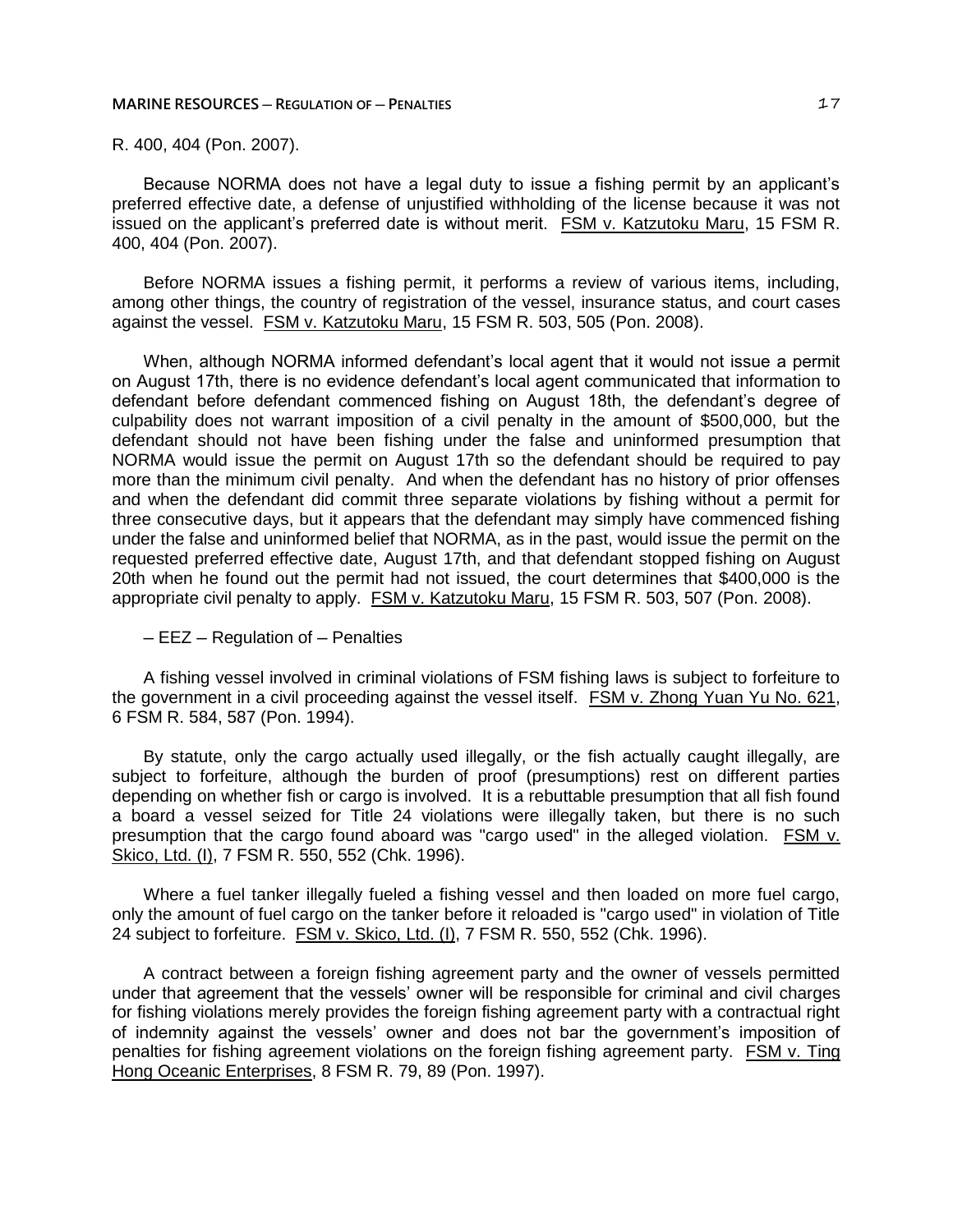While MMA is authorized to issue, deny, cancel, suspend or impose restrictions on FSM fishing permits for fishing law violations, this is not the government's exclusive remedy because the FSM Attorney General is separately authorized to enforce violations of the foreign fishing agreement, Title 24 or the permit through court proceedings for civil and criminal penalties and forfeitures. FSM v. Ting Hong Oceanic Enterprises, 8 FSM R. 79, 92-93 (Pon. 1997).

Revocation of a fishing permit is not the government's sole remedy for violation of the permit's terms. Civil and criminal penalties are also available. FSM v. Ting Hong Oceanic Enterprises, 8 FSM R. 166, 181 (Pon. 1997).

In fashioning an appropriate sentence for fishing violations, a court considers the nature, circumstances, extent, and gravity of the prohibited acts committed, the defendant's degree of culpability and history of prior offenses, whether other civil penalties or criminal fines have already been imposed for the specific conduct before the court, and such other matters as justice might require, keeping in mind the statutory purpose behind the provisions violated. FSM v. Ting Hong Oceanic Enterprises, 8 FSM R. 166, 181-82 (Pon. 1997).

When assessing civil penalties for violations of the Marine Resources Act of 2002, the court is required to take into account several factors, including among other things, the degree of culpability, any history of prior offenses, whether there are multiple violations which together constitute a serious disregard of conservation and management measure and such other matters as justice may require. FSM v. Katzutoku Maru, 15 FSM R. 400, 405 (Pon. 2007).

The Marine Resources Act of 2002, requires the court to take into account several factors when assessing civil penalties for illegal fishing. These factors include the degree of culpability, any history of prior offenses, whether there are multiple violations which together constitute a serious disregard of conservation and management measures and such other matters as justice may require. 24 F.S.M.C. 901(2) sets a minimum civil penalty of \$100,000 per violation and a maximum civil penalty of \$1,000,000 per violation. FSM v. Katzutoku Maru, 15 FSM R. 503, 506, 507 (Pon. 2008).

When, although NORMA informed defendant's local agent that it would not issue a permit on August 17th, there is no evidence defendant's local agent communicated that information to defendant before defendant commenced fishing on August 18th, the defendant's degree of culpability does not warrant imposition of a civil penalty in the amount of \$500,000, but the defendant should not have been fishing under the false and uninformed presumption that NORMA would issue the permit on August 17th so the defendant should be required to pay more than the minimum civil penalty. And when the defendant has no history of prior offenses and when the defendant did commit three separate violations by fishing without a permit for three consecutive days, but it appears that the defendant may simply have commenced fishing under the false and uninformed belief that NORMA, as in the past, would issue the permit on the requested preferred effective date, August 17th, and that defendant stopped fishing on August 20th when he found out the permit had not issued, the court determines that \$400,000 is the appropriate civil penalty to apply. FSM v. Katzutoku Maru, 15 FSM R. 503, 507 (Pon. 2008).

The FSM is entitled to the proceeds of the sale of fish caught during defendant's illegal fishing activities. FSM v. Katzutoku Maru, 15 FSM R. 503, 507 (Pon. 2008).

Any person who commits a fishery violation for which no civil penalty is otherwise specified, is subject to a civil penalty of not less that \$40,000 and not more than \$100,000. FSM v. Koshin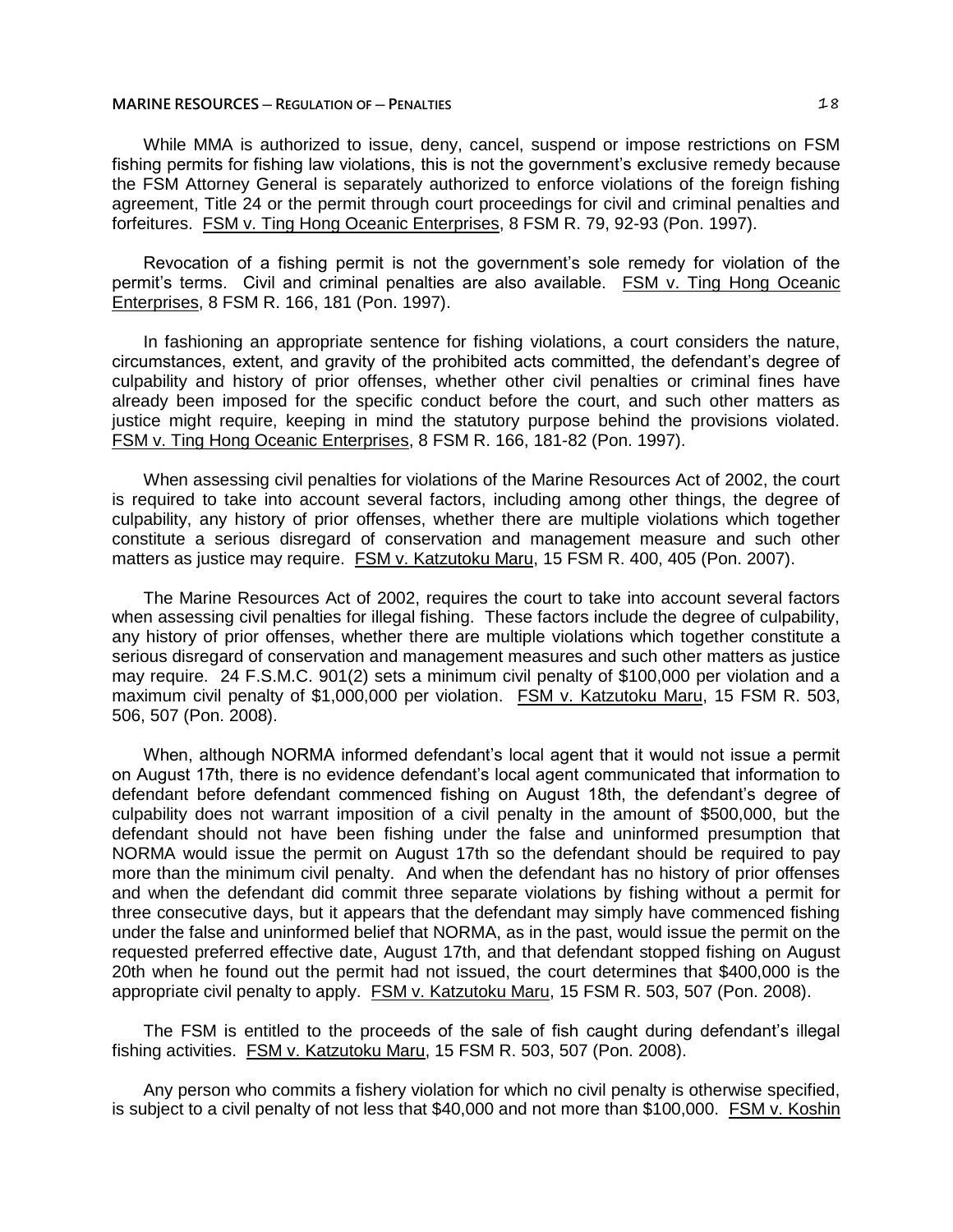31, 16 FSM R. 15, 19 (Pon. 2008).

The transponder-on violation in the Administrative Penalties Regulations is a violation of a condition of a fishing access agreement under the APRs' Violation Penalty section. Violation of an access agreement is something for which no specific penalty is provided under Title 24, and which falls within the catch-all provision of Section 920, and may be subject to administrative penalties. FSM v. Koshin 31, 16 FSM R. 15, 21-22 (Pon. 2008).

When a licensed vessel's captain had forgotten to turn the transponder back on after he had fixed and restarted the generator and the vessel was not fishing at the time, the captain's failure to turn the transponder back on immediately after fixing the generator was neither intentional nor reckless, but, at most, it was negligent. Taking into account the nature, circumstances, extent and gravity of this prohibited act, the violator's degree of culpability and any history of prior offenses, the court will determine that the minimum civil penalty permissible (\$100,000) is appropriate. FSM v. Koshin 31, 16 FSM R. 350, 354 (Pon. 2009).

Since the penalty for violating 24 F.S.M.C. 611 may be imposed on "any person," it, by statute, may be imposed only on a natural person or business enterprise or similar entity and not on a vessel. FSM v. Koshin 31, 16 FSM R. 350, 354 (Pon. 2009).

In determining the amount of a Title 24 civil penalty, the court must consider the nature, circumstances, extent and gravity of the prohibited acts committed and, with respect to the violator, the degree of culpability, any history of prior offenses, whether there are multiple violations which together constitute a serious disregard of conservation and management measures, and such other matters as justice requires. FSM v. Kana Maru No. 1, 17 FSM R. 399, 404 (Chk. 2011).

Congress, by setting a high minimum fine, considers a fishing boat's failure to have the ALC transponder on at all times while in the FSM EEZ to be a grave violation, but when the fishing boat's failure to have the transponder on does not appear to be intentional; when it did not have any history of prior offenses; when, even taken together with the other alleged violations, the multiple violations together do not constitute a serious disregard of conservation and management measures; when the fishing boat had a valid fishing license; and when it was not fishing at the time and had not been fishing within the FSM EEZ on that voyage, the court determines that the \$100,000 minimum penalty under 24 F.S.M.C. 611(5) is appropriate. FSM v. Kana Maru No. 1, 17 FSM R. 399, 405 (Chk. 2011).

When no specific civil penalty is provided for a Title 24 violation it is subject to a civil penalty of not less than \$40,000 and not more than \$100,000. FSM v. Kana Maru No. 1, 17 FSM R. 399, 406 (Chk. 2011).

Whether cumulative statutory penalties are permissible is properly determined by seeking out the legislative intent as expressed in the statute's language. FSM v. Kuo Rong 113, 20 FSM R. 27, 31 (Yap 2015).

Clear legislative intent for cumulative penalties can be indicated by provisions providing for separate penalties for each day of a violation, as found section 901(2) of the Marine Resources Act, or where a separate penalty is expressly imposed for each violation. FSM v. Kuo Rong 113, 20 FSM R. 27, 31 (Yap 2015).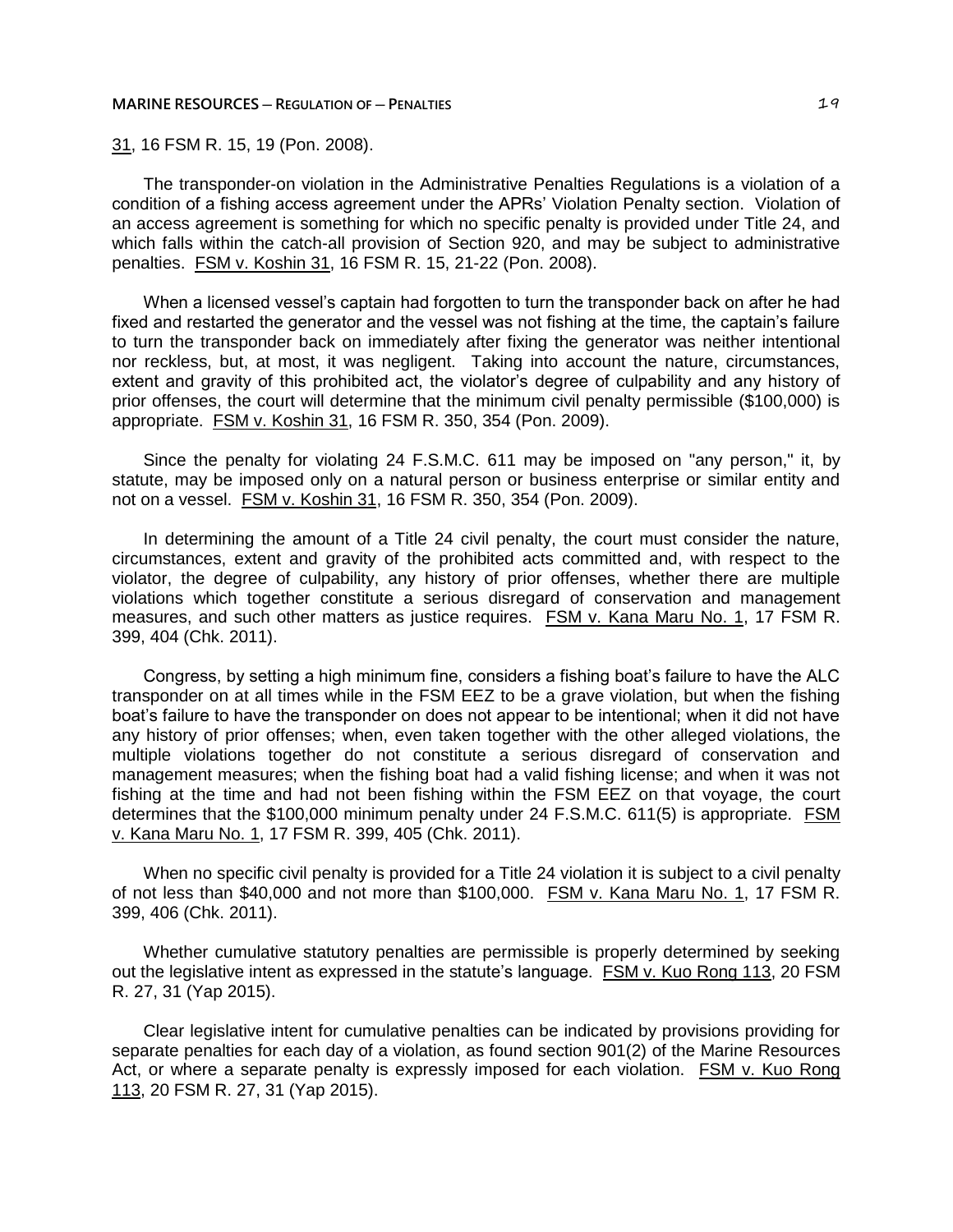Congress would have reasonably intended to restrict to the scope of 24 F.S.M.C. 611(5) and its civil penalty of \$100,000 to \$500,000, to only those acts of interference that would result in a failure to ensure transmission of required information from a transponder, and that an act of interference that falls short of that standard would be penalized under the catch-all provision in 24 F.S.M.C. 920, and would be punishable by a lesser fine of between \$40,000 and \$100,000. FSM v. Kuo Rong 113, 20 FSM R. 27, 32 (Yap 2015).

When the FSM's initial reliance on section 906(2) was in error but that mistake was merely a technical error in pleading since the catch-all cause of action under 24 F.S.M.C. 920 applied, and when granting leave to amend would not prejudice the defendants because the revised cause of action does not place any new facts in dispute, would not result in the need for additional discovery and would not otherwise delay the case's disposition, leave to amend the prayer for relief in four counts to seek a fine in the maximum amount of \$100,000 under 24 F.S.M.C. 920 instead of \$500,000 under 24 F.S.M.C. 906(2) will be granted. FSM v. Kuo Rong 113, 20 FSM R. 27, 33 (Yap 2015).

In the absence of clear legislative intent to impose cumulative penalties against a single violative act, the court will construe 24 F.S.M.C. 611(5), 906(1) and 920 to impose only one penalty for failure to comply with the integrated requirements imposed as a condition of a permit or access agreement pursuant to 24 F.S.M.C. 611(1). But since 24 F.S.M.C. 901(2) evinces clear legislative intent for the imposition of cumulative penalties by making each day of a continuing violation a separate offense for violations of subtitle I and since the entire Marine Resources Act of 2002 constitutes FSM Code Title 24, Subtitle I, it is proper to impose a separate penalty for each of the four days between April 27, 2013 and April 30, 2013, inclusive, during which the vessel violated a provision of that Act. FSM v. Kuo Rong 113, 20 FSM R. 27, 34-35 (Yap 2015).

Whether an administrative penalty could have been imposed in lieu of a civil action in a fishing case is irrelevant to the case's disposition because the citation process by which administrative penalties are imposed is not mandatory and the citation process to assess an administrative penalty and a civil law suit for civil penalties proceed on two separate tracks. That the FSM has not cited a vessel under the Administrative Penalty Regulations, but has instead pursued Title 24 civil penalties is not sufficient as a matter of law to warrant summary judgment for defendants, nor does it present a material question of fact to be reserved for trial. FSM v. Kuo Rong 113, 20 FSM R. 27, 35 (Yap 2015).

Although penalties can only be assessed against persons ─ natural persons or business enterprises or similar entities ─ and the definition of person does not include a vessel *in rem*, the vessel or a bond posted for the vessel's release, may be considered the property or assets of an owner or operator from which a judgment against the owner or operator may be satisfied so that the vessel, as security for the bond, is therefore properly a party to the action. FSM v. Kuo Rong 113, 20 FSM R. 27, 35 (Yap 2015).

Violations of 24 F.S.M.C. 611(1) that are also violations of 24 F.S.M.C. 906(1) should be penalized as one violation under 24 F.S.M.C. 611(5) and that civil penalties should be assessed pursuant to section 24 F.S.M.C. 901(1) on a daily basis under 24 F.S.M.C. 901(2). The only exception to imposition of penalties under 24 F.S.M.C. 611(5) is an act that does not rise to the level of failure to install, maintain, or ensure transmission of information from a transponder, which is to intentionally feed information or data into a transponder which is not officially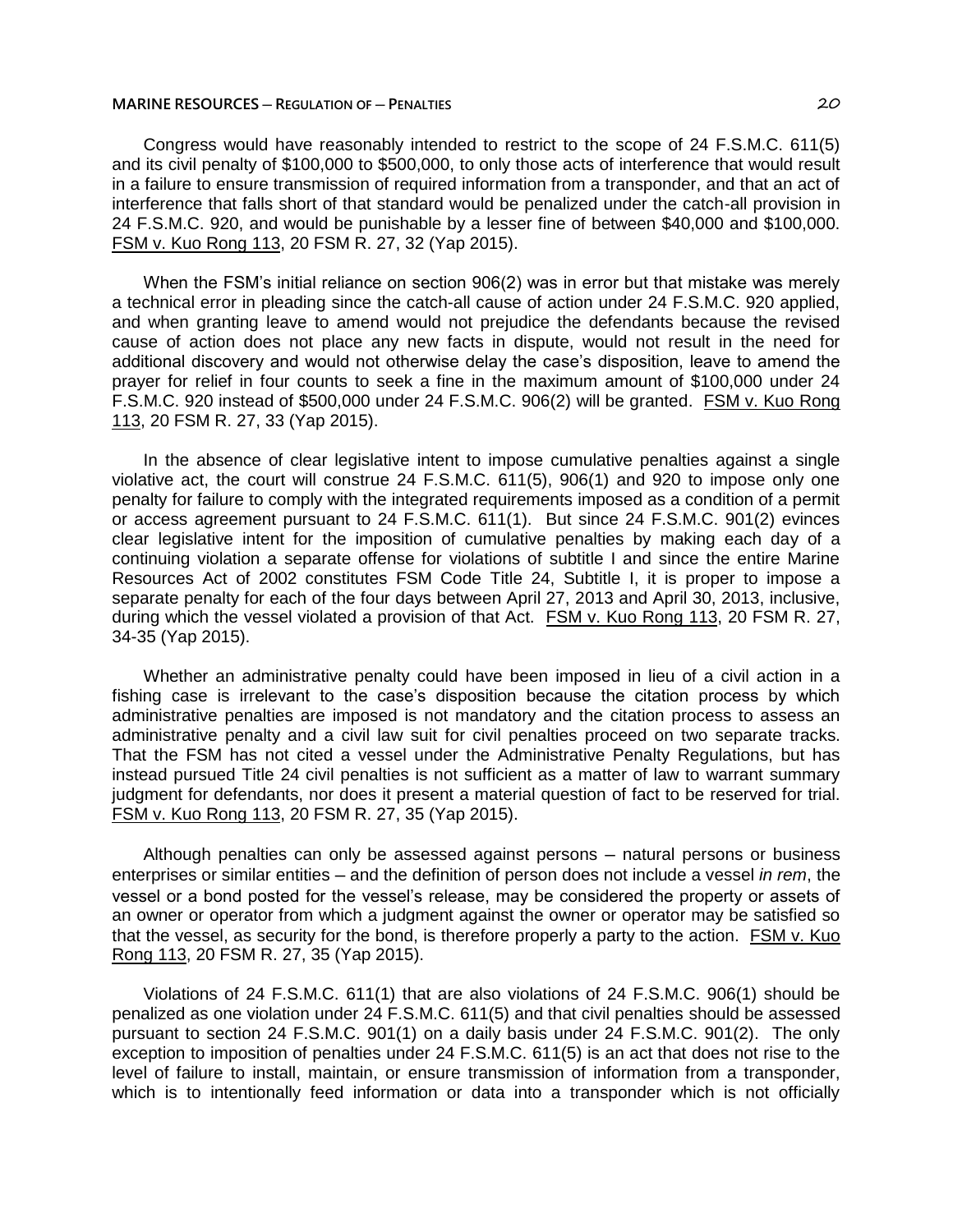required or is meaningless, as set forth in 24 F.S.M.C. 611(4). Such an act is penalized under 24 F.S.M.C. 920. FSM v. Kuo Rong 113, 22 FSM R. 515, 524 & n.9 (App. 2020).

24 F.S.M.C. 611(1) is a strict liability statute. The pertinent inquiry is whether there was compliance with the statute, and if not, during what time period. Whether continuing "acts" occurred to cause the failure to comply is irrelevant. When the defendants were in violation of 24 F.S.M.C. 611(1) on four consecutive days, the imposition of multiple penalties under 24 F.S.M.C. 901(2) is justified. FSM v. Kuo Rong 113, 22 FSM R. 515, 526 (App. 2020).

The only relevant question when evaluating a strict liability statute is whether there was compliance. A finding of discreet or overt acts in violation of the Marine Resources Act need not be established in order to find continuing violations under 24 F.M.S.C. 901(2). Thus, when the lack of compliance continued for four days, the court will impose penalties for each day of noncompliance. FSM v. Kuo Rong 113, 22 FSM R. 515, 526-27 (App. 2020).

When the later enacted public law is silent about whether sections 611(4) and 611(5) were retroactively repealed, the law in effect at the time of the violations will control the imposition of the penalty. FSM v. Kuo Rong 113, 22 FSM R. 515, 528 (App. 2020).

#### ─ Reef Damage

Various approaches exist for monetary valuation of damages to reefs: commodity value, which is posited on a sale of the components of the damaged area; tourism value, which is based on what visitors spend to visit the site; and replacement value involves, which is the cost of replacing the damaged corals by reseeding. People of Satawal ex rel. Ramoloilug v. Mina Maru No. 3, 10 FSM R. 337, 339 (Yap 2001).

When the class plaintiffs successfully pursued two separate causes of action arising from the same incident, negligence and nuisance, and were awarded compensatory damages, including damages for the physical damage to the reef and marine area as well as their loss of use of this resource, their purported discomfort and annoyance does not generate an additional, separate award of damages since the compensatory damages that were awarded, which flowed from the negligence claim, addressed the loss related to the use of property including any discomfort or annoyance that may have been experienced. Any additional award of damages for their nuisance claim would have resulted in a double recovery. M/V Kyowa Violet v. People of Rull ex rel. Mafel, 16 FSM R. 49, 63 (App. 2008).

While it may be uncontested that the value of a reef on the main island of Yap is \$600 per square meter, the court cannot presume, without evidence, that \$600 a square meter is an accurate value for any particular Yap outer island reef, especially where on the outer island there may be more reef and fewer people who have the right to rely on or depend on the reef's resources. People of Sorol ex rel. Marpa v. M/Y Truk Master, 22 FSM R. 14, 22 (Yap 2018).

An appropriate measure of damages for a damaged coral reef may be the cost of restoration without grossly disproportionate expense. Or if the cost of restoration would not be an appropriate measure because it would entail a grossly disproportionate expense, damages could be measured by the economic value of the marine resources lost or diminished by the reef damage. People of Sorol ex rel. Marpa v. M/Y Truk Master, 22 FSM R. 14, 22 (Yap 2018).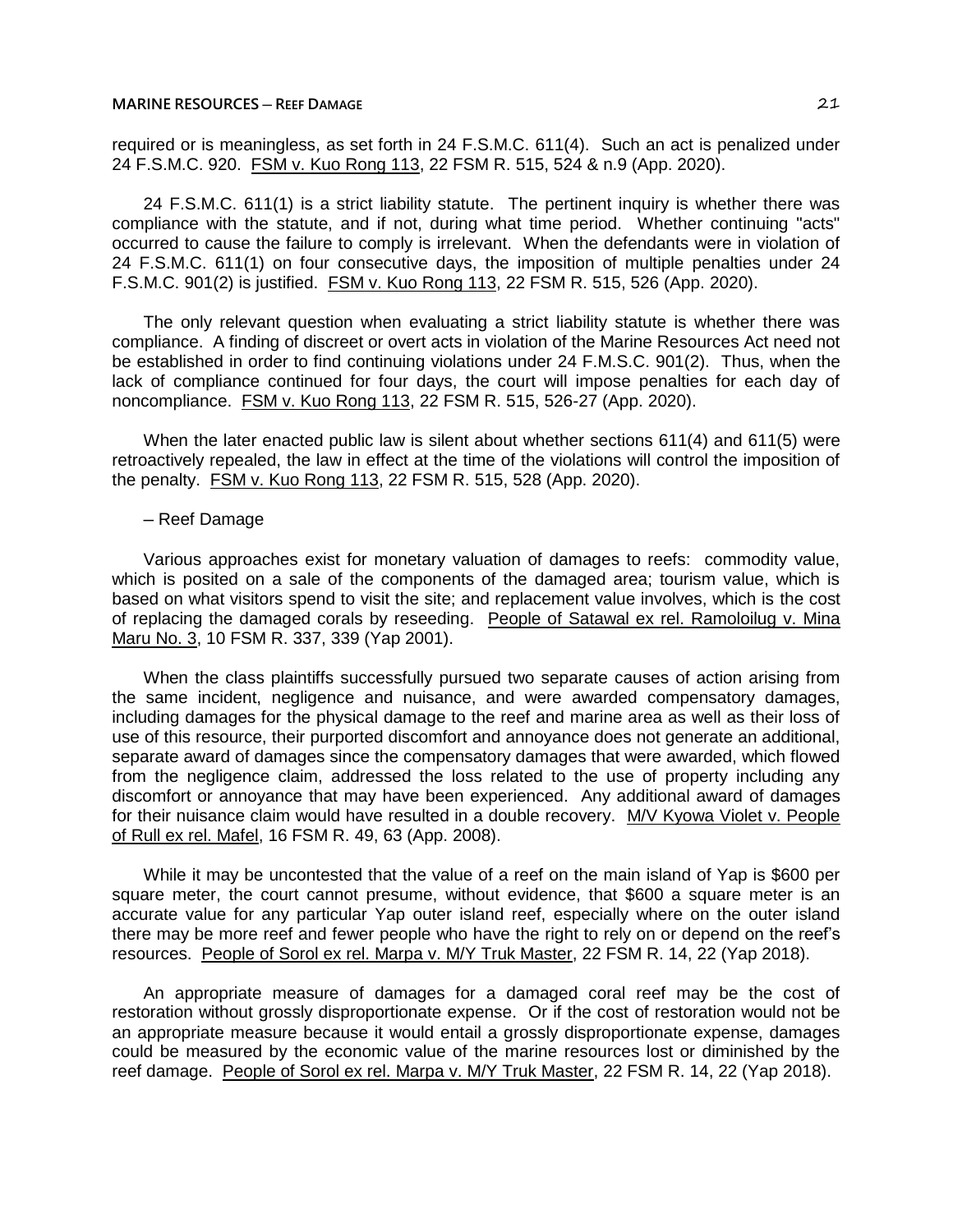# ─ State Waters

While the FSM and Pohnpei foreign fishing statutes pose no specific requirements as grounds for the search of a fishing vessel, the power to seize is carefully conditioned upon illegal use of the vessel. Ishizawa v. Pohnpei, 2 FSM R. 67, 75 (Pon. 1985).

Any attempt to grant statutory authority to permit seizure of a fishing vessel upon a lesser standard than probable cause would raise serious questions of compatibility with article IV, sections 3 and 4 of the Constitution. Such an interpretation should be avoided unless clearly mandated by statute. Ishizawa v. Pohnpei, 2 FSM R. 67, 77 (Pon. 1985).

Seizure under the FSM and Pohnpei foreign fishing statutes must be based upon probable cause, that is, grounds to believe it is more likely than not that a violation of the act has occurred and that the vessel was used in that violation. Ishizawa v. Pohnpei, 2 FSM R. 67, 77 (Pon. 1985).

To the extent that the state is unable to police its waters and enforce its fishing regulations of its own, the national government has an obligation to provide assistance. However, to the extent that the national government must provide assistance, the power to regulate state waters is beyond the state's control and is in fact a concurrent national power. FSM v. Kotobuki Maru No. 23 (I), 6 FSM R. 65, 73 (Pon. 1993).

A condition on an MMA fishing permit which prohibits fishing within 12 miles of the FSM unless authorized by the state which has jurisdiction is an exercise of the national government's unexpressed concurrent national power. FSM v. Kotobuki Maru No. 23 (I), 6 FSM R. 65, 73 (Pon. 1993).

The issue of whether all vessels in a purse seiner group can be held liable for the illegal fishing of one of the vessels inside the twelve mile territorial sea is not reached when there is insufficient evidence to prove by a preponderance of the evidence that one vessel was searching for fish inside the twelve mile limit. FSM v. Kotobuki Maru No. 23 (II), 6 FSM R. 159, 165 (Pon. 1993).

The regulation of foreign commercial fishing in state waters — within a limit of twelve miles, is a matter of state law. Pohnpei v. M/V Zhong Yuan Yu #606, 6 FSM R. 464, 465 (Pon. 1994).

A fishing permit issued by the national government prohibiting fishing in state waters unless authorized by the state which has jurisdiction does not constitute regulation of state waters by the national government because it merely tries to prevent a vessel that fishes illegally in state waters from continuing to fish in national waters. FSM v. Hai Hsiang No. 63, 7 FSM R. 114, 116 (Chk. 1995).

Even if an FSM Foreign Fishing Agreement has a regulatory effect in banning fishing in state waters, Kosrae acceded to that regulation when the Kosrae Attorney General requested that "the FSM Department of Justice institute a prosecution of the vessel and her owners and operators for fishing within state waters in violation of national law and the terms of the vessel's permit." When Kosrae requested the FSM's assistance in enforcing the national statute criminalizing the Foreign Fishing Agreement's strictures on fishing in state waters, and failing to keep fishing gear stowed in those same waters, Kosrae ratified any FSM regulation of its waters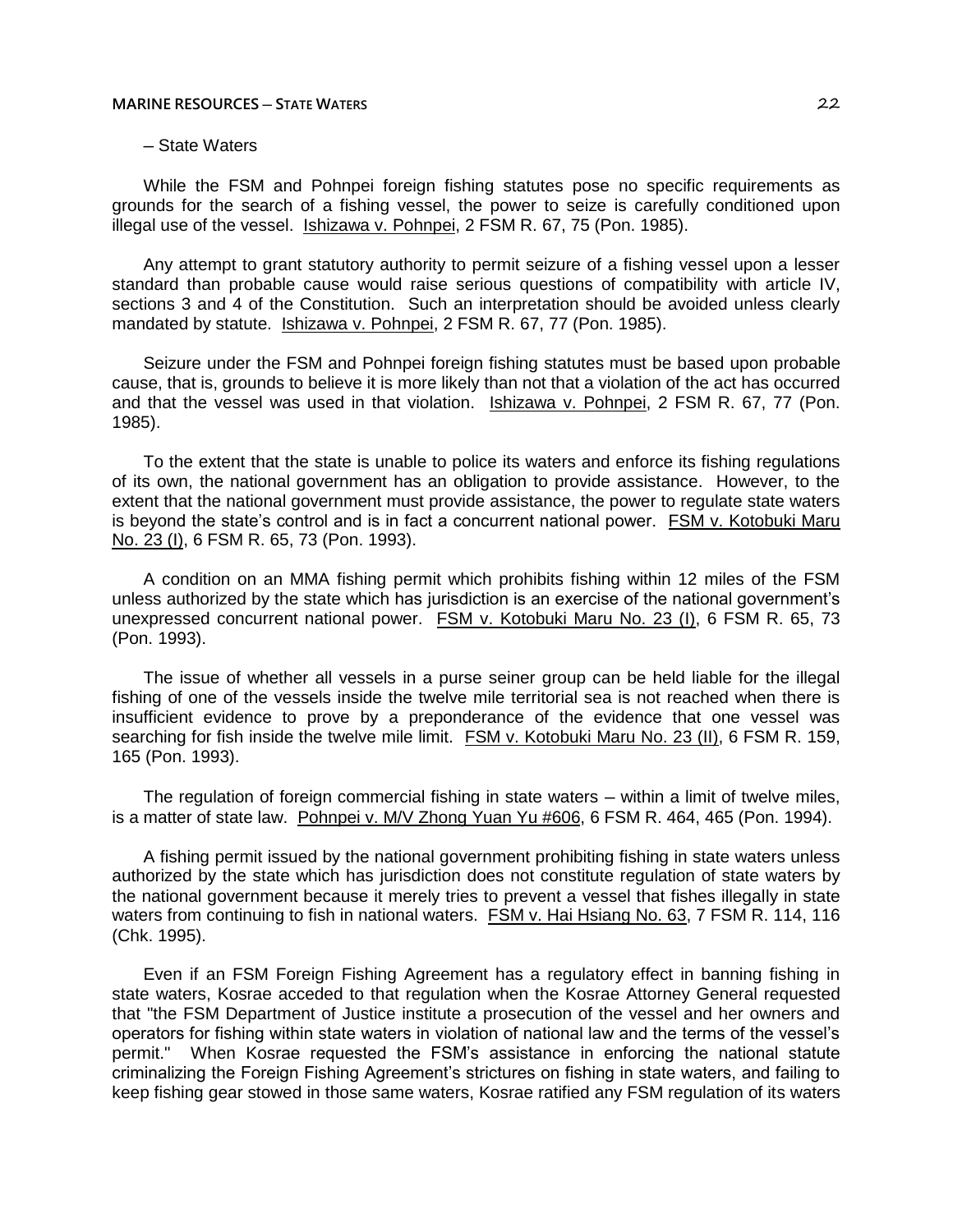in those two respects and on the occasion in question. FSM v. Zhong Yuan Fishery Co., 9 FSM R. 421, 423 (Kos. 2000).

A criminal prosecution for fishing in state waters will not be dismissed when even if the Foreign Fishing Agreement were to be construed as regulating commercial fishing in Kosrae's waters, the cooperative law enforcement public policy weighs in favor of Kosrae's ability to expressly ratify any such regulation by a specific request to institute a prosecution where the ratification facilitated the enforcement of a national law criminalizing conduct proscribed in the Foreign Fishing Agreement. FSM v. Zhong Yuan Fishery Co., 9 FSM R. 421, 423 (Kos. 2000).

Internal waters are those waters on the landward side, or inside, of the baselines of the territorial sea. The exclusive economic zone starts twelve nautical miles seaward of the baseline and extending outward for another 188 nautical miles. A desire to maximize the area that might be included within the baselines, subject to the FSM's international treaty obligations, cannot be interpreted as a recognition of state ownership of the ocean resources 12 to 200 nautical outside of those baselines when drawn. Chuuk v. Secretary of Finance, 9 FSM R. 424, 430-31 (App. 2000).

As a result of the Pohnpei Executive Reorganization Act, the Department of Land and Natural Resources, not the Office of Economic Affairs, has the power to authorize the harvest and marketing of trochus in Pohnpei. Therefore, any actions taken by the Office of Economic Affairs with regard to publication of solicitations to bid, designating successful bidders, or entering into contracts on the state's behalf for the sale of trochus, were *ultra vires*, or without any legal authority. Nagata v. Pohnpei, 11 FSM R. 265, 270-71 (Pon. 2002).

When the FSM had no involvement in or authority over Pohnpei's decisions not to declare a trochus harvest, summary judgment in the FSM's favor is appropriate with respect to the alleged constitutional violations concerning the plaintiff's trochus business. AHPW, Inc. v. FSM, 12 FSM R. 114, 118-19 (Pon. 2003).

Under Yap traditional rights and ownership of natural resources and marine areas inside the Yap fringing reef – the rights to use and exploit, to the exclusion of all others, the marine resources of particular areas of the submerged lands inside the fringing reef around Yap – stem from a concept called a *tabinaw*. A *tabinaw* entails rights, duties and obligations for its members, and includes families and households. But a *tabinaw* is more than a concept. A *tabinaw* includes an estate in identifiable land and specific areas within the Yap fringing reef within which a *tabinaw* member can exploit the marine resources. A *tabinaw* member can only exploit marine resources in the marine area that appertains to his *tabinaw*. Each village includes a number of *tabinaw*. People of Weloy ex rel. Pong v. M/V CEC Ace, 15 FSM R. 151, 157 (Yap 2007).

Since a *tabinaw* member can only exploit marine resources in the marine area that appertains to his *tabinaw*, the court can and will redefine the class to include only those residents whose *tabinaw* membership gives them exclusive exploitation or use rights in the affected reef area, regardless of whether the state is the ultimate owner of the reef. People of Weloy ex rel. Pong v. M/V CEC Ace, 15 FSM R. 151, 157 (Yap 2007).

Under Yap traditional rights and ownership of natural resources and marine areas inside the Yap fringing reef – the rights to use and exploit, to the exclusion of all others, the marine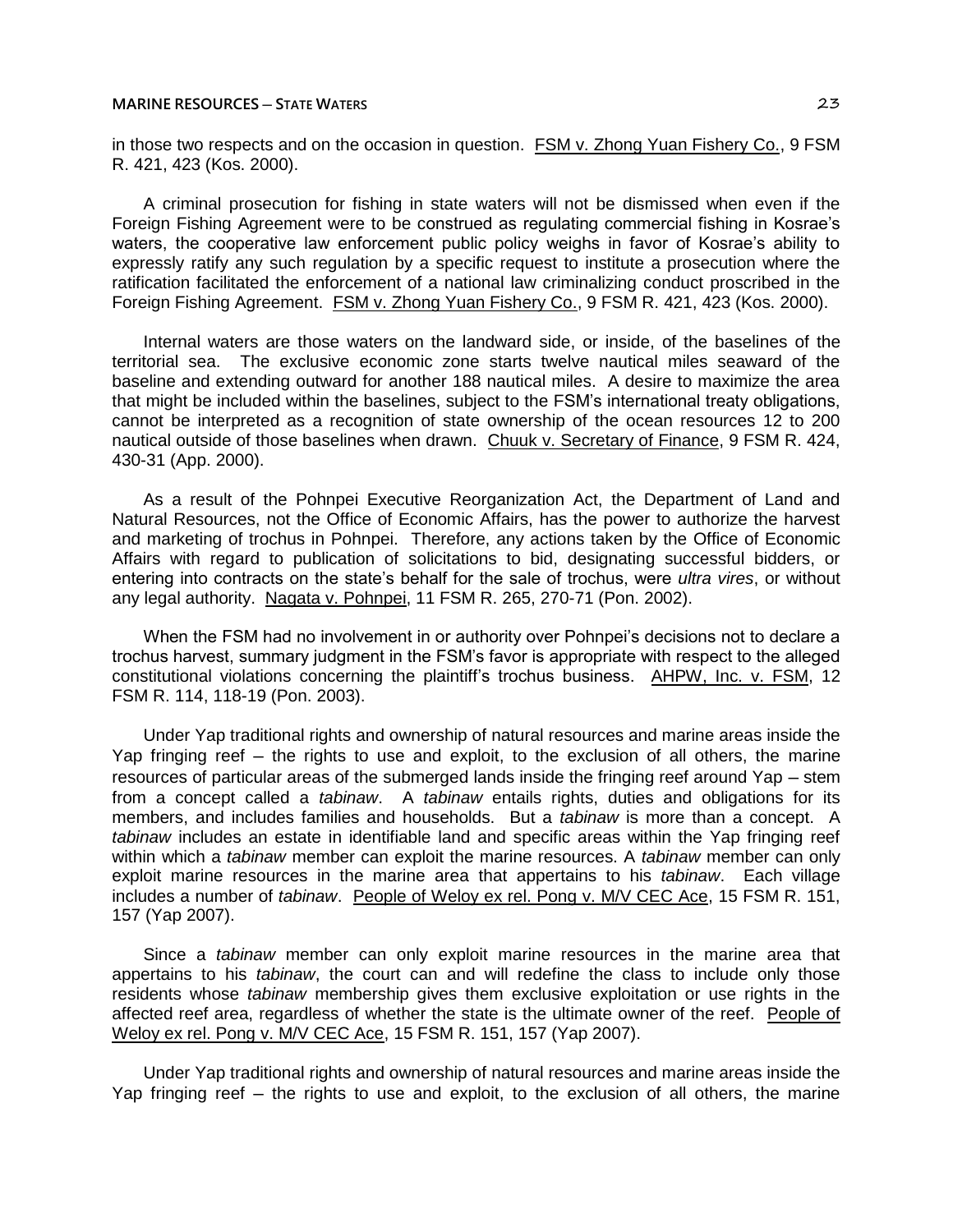resources of particular areas of the submerged lands inside the Yap fringing reef - stem from a concept called a *tabinaw*. A *tabinaw* entails rights, duties and obligations for its members, and includes families and households. But a *tabinaw* is more than a concept. A *tabinaw* includes an estate in identifiable land and specific areas within the Yap fringing reef within which a *tabinaw* member can exploit the marine resources. A *tabinaw* member can only exploit marine resources in the marine area that appertains to his *tabinaw*. Each village includes a number of *tabinaw*. People of Gilman ex rel. Tamagken v. M/V Nationwide I, 16 FSM R. 34, 38 (Yap 2008).

In a lawsuit for damage to the reef in a Yap municipality, a plaintiff class of all municipal residents is not sufficiently definite when the rights to exploit the reef are vested in only certain *tabinaw* and the *tabinaw*'s members. People of Gilman ex rel. Tamagken v. M/V Nationwide I, 16 FSM R. 34, 38-39 (Yap 2008).

A trial court case that when affirmed on appeal held that the decision — that the State of Pohnpei and not its municipalities owned the marine areas in Pohnpei – concerned only Pohnpei and not the other three FSM states, is clearly not controlling precedent for the resolving issues unique to the State of Yap, including the interpretation of its Constitution and Code when, unlike Pohnpei, Yap not only repealed the relevant Trust Territory Code provision, but Yap's Constitution expressly recognizes the traditional rights and ownership over the natural resources and the marine space within the state of Yap. M/V Kyowa Violet v. People of Rull ex rel. Mafel, 16 FSM R. 49, 58 (App. 2008).

The State of Yap's ownership of public lands as provided for at 9 Y.S.C. 901, is not mutually exclusive with the traditional rights of ownership over these lands and related marine resources by the people of Yap through the *tabinaw*, as recognized in the Yap Constitution. M/V Kyowa Violet v. People of Rull ex rel. Mafel, 16 FSM R. 49, 58 (App. 2008).

The mere fact that there is someone outside the class who believes that they also have an interest in the damaged marine space would not preclude an award of damages to the class plaintiffs, provided the class could demonstrate that they had such an interest. M/V Kyowa Violet v. People of Rull ex rel. Mafel, 16 FSM R. 49, 60 (App. 2008).

When the class plaintiffs successfully pursued two separate causes of action arising from the same incident, negligence and nuisance, and were awarded compensatory damages, including damages for the physical damage to the reef and marine area as well as their loss of use of this resource, their purported discomfort and annoyance does not generate an additional, separate award of damages since the compensatory damages that were awarded, which flowed from the negligence claim, addressed the loss related to the use of property including any discomfort or annoyance that may have been experienced. Any additional award of damages for their nuisance claim would have resulted in a double recovery. M/V Kyowa Violet v. People of Rull ex rel. Mafel, 16 FSM R. 49, 63 (App. 2008).

"Fishery waters" includes the FSM Exclusive Economic Zone, territorial waters, and internal waters. FSM v. Kana Maru No. 1, 17 FSM R. 399, 404 n.2 (Chk. 2011).

No one may commercially harvest, commercially process, or commercially export sea cucumbers without having a valid permit issued by Kosrae Island Resource Management Authority. Lee v. Kosrae, 20 FSM R. 160, 165 (App. 2015).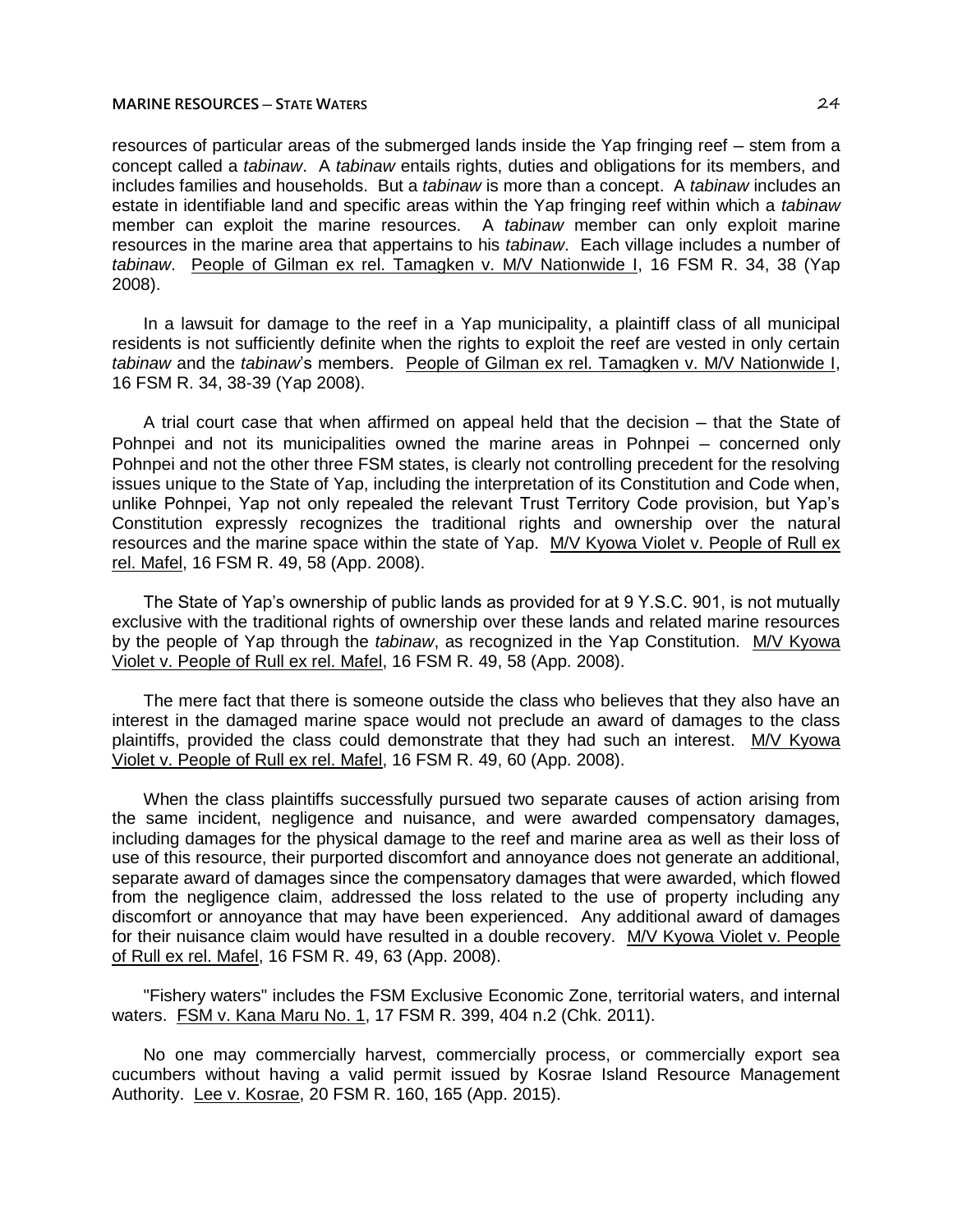Anyone, regardless of citizenship, is required to obtain the same sea cucumber permit because the permit requirement is part of a regulatory scheme to properly manage an important marine resource and avoid its depletion. Lee v. Kosrae, 20 FSM R. 160, 165 (App. 2015).

Kosrae Island Resource Management Authority is statutorily required to adopt regulations necessary for the protection and sustainable commercial harvesting, commercial processing, and commercial exportation of sea cucumbers, and to effect this regulatory scheme, the statute vests KIRMA with the authority to issue commercial sea cucumber permits and requires that those making commercial use of sea cucumbers to obtain KIRMA permits. Making persons who have a foreign investment permit also get a KIRMA permit is consistent with this regulatory scheme because if a foreign investment permit holder did not also need to obtain a KIRMA permit, then KIRMA would be unable to effectively manage or regulate the sea cucumber resource since it would not have any contact with or knowledge of the foreign investment permit holder's activities and thus be unable to effectively regulate the resource. Lee v. Kosrae, 20 FSM R. 160, 165 (App. 2015).